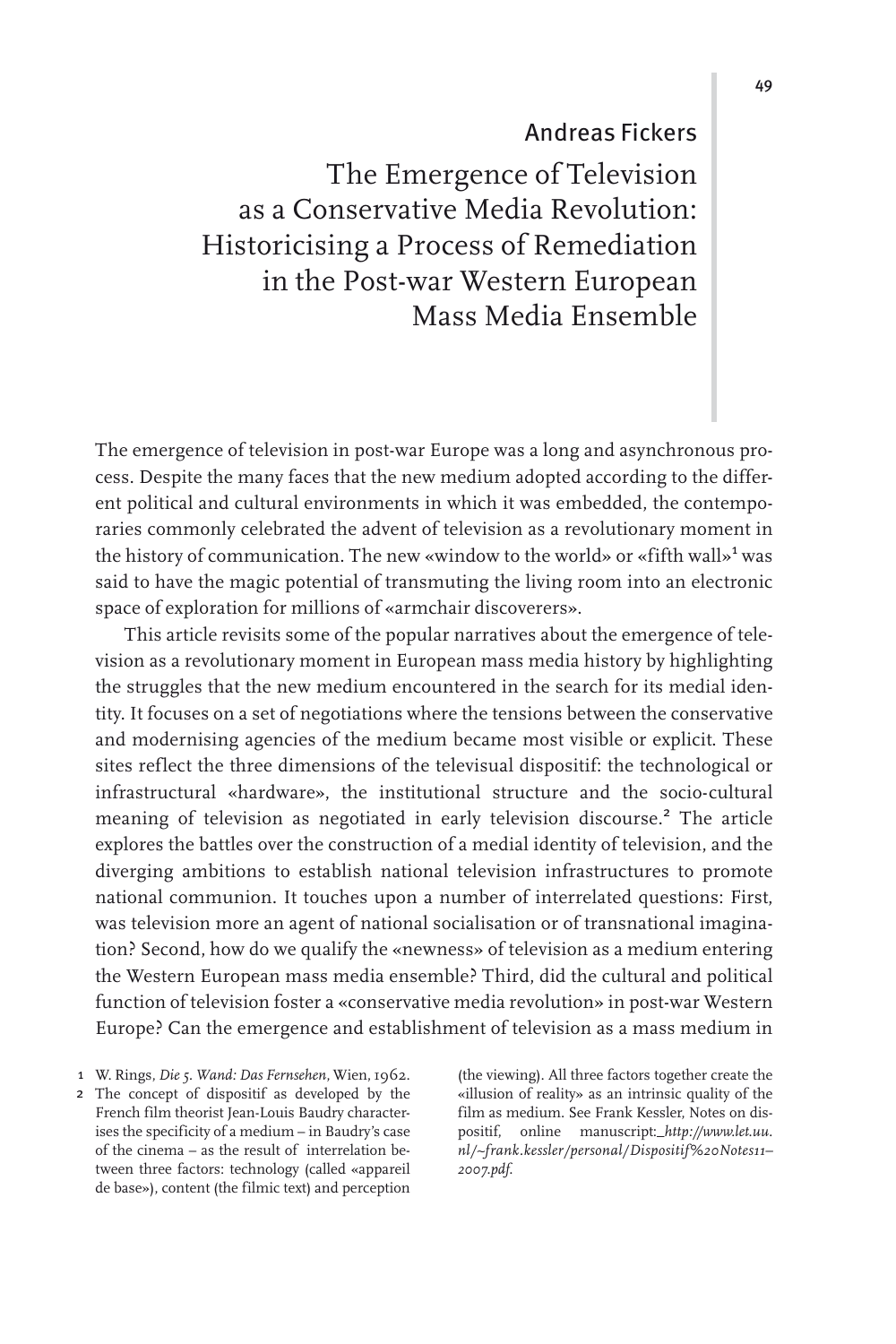most European countries during the 1950s and 1960s really be classified as a revolutionary moment in media history?<sup>3</sup>

To answer these questions, I propose analysing the advent of television as a new technology and emerging medium in an integrative media historical perspective by reflecting on the technological and infrastructural foundations of the European television landscape and investigating the political contexts that shaped the institutionalisation of the medium. Last but not least, the intermedial relationships and interdependencies between television and other mass media have to be taken into account, as they framed the invention of television as a new medium.

With some exceptions, the historiography of modern mass media has been – up until now – dominated by two research perspectives: by the nation as primary frame of historical investigation and by a focus on single medium narratives. In addition, general histories tend to be fixated on the period of arrival of a «new» medium, overlooking the continuous existence and importance of the apparently «old» media. Although a number of authors have alluded to the pitfalls of this binary logic of «old» versus «new», and «pre-» versus «remediation»<sup>4</sup> , the temptation to reconstruct the history of media in a linear historical narrative of succession or even substitution of different media still seems to be strong. While national histories of single media are undoubtedly legitimate in the context of the formation of national identity or political cultures and social movements, they are of limited use when trying to understand the role of mass media in the process of cultural modernisation and globalisation. This article claims that only a comparative and transnational perspective can elucidate the national specificities and transnational communalities of media as agents of cultural transfer and mediators or catalysts of social or political debates.<sup>5</sup> In addition, contemporary media historiography lacks an intermedial perspective that sheds light on the complex interrelationships between both the different media in the mass media ensemble and their synchronous agency in modern history. Only such an intermedial perspective will pave the way for an integrative media historiography<sup>6</sup> that analyses the complex processes of mutual reinforcement of different media, and critically historicises the continu-

- 3 This article builds on extensive literature and archival research that was gathered in the framework of a VENI project, funded by the Netherlands Organisation for Scientific Research (NWO). The project concentrated on a comparative historical analysis of the emergence of television in Great Britain, Germany, the Netherlands and France.
- 4 G. B. Pingree / L. Gitelman, «What's new about new media?», in: L. Gitelman / G. B. Pingree (eds.), *New Media 1740–1915*, Cambridge/Mass. 2003; W. Chun (ed.), *New Media, Old Media. A History and Theory Reader*, London 2006. The concept of remediation as developed by Bolter and

Grusin argues that new visual media achieve their cultural significance by paying homage to, rivalling, and refashioning earlier media such as perspective painting, photography, film, and television. See J. Bolter / R. Grusin, *Remediation. Understanding New Media*, Cambridge/Mass. 2000.

- 5 J. Bignell / A. Fickers (eds.), *A European Television History*, Malden 2008; A. Fickers / C. Johnson, «Transnational television history: a comparative approach. Introduction», in: *Media History* 16 (2010) 1, 1–11.
- 6 For a theoretical reflection on the concept of intermediality and its consequences for an integral me-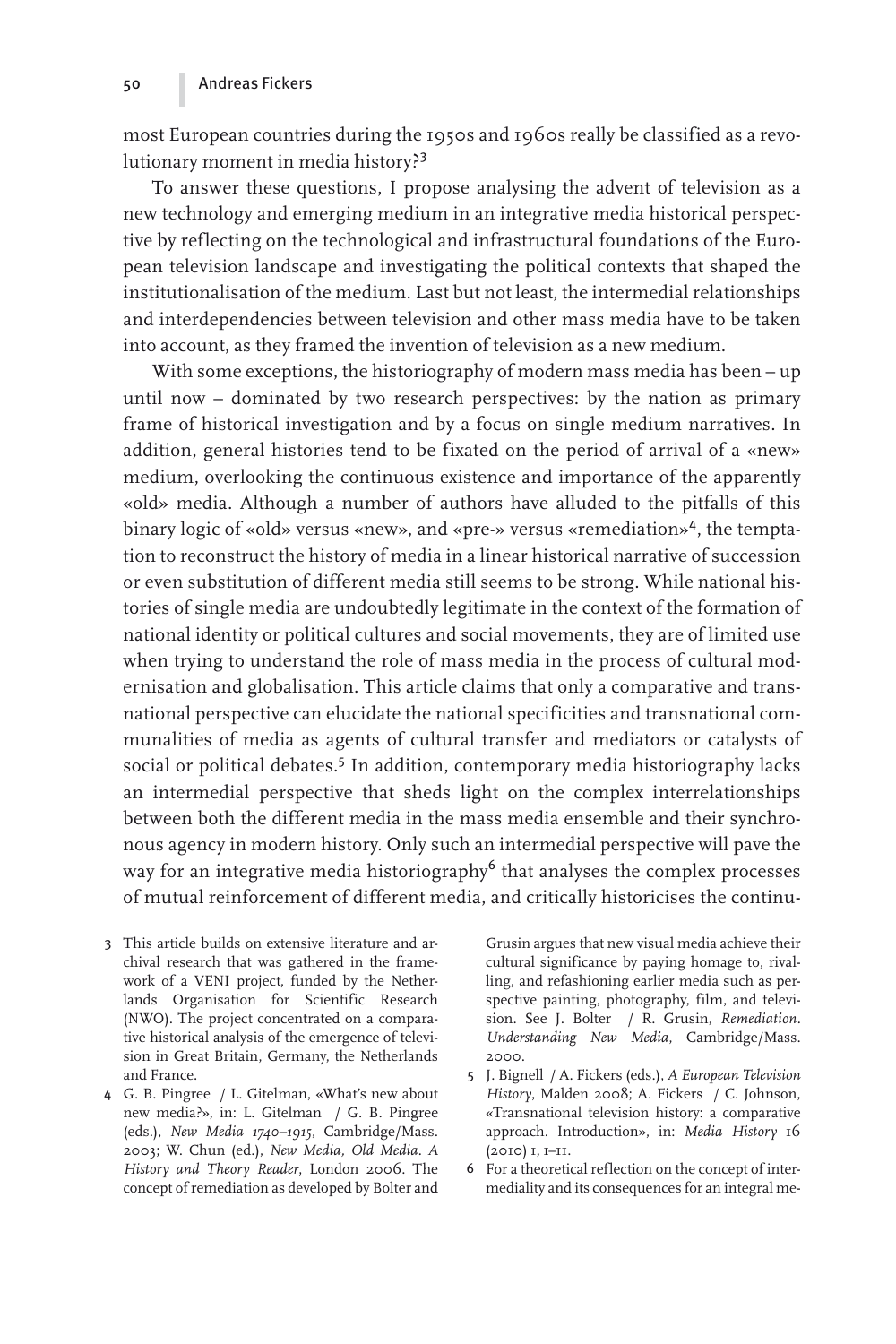ous reinvention and remediation of *all* media (and not only the «new» medium) in moments of transition or change in the mass media ensemble.<sup>7</sup>

While most of the recent studies looking at processes of remediation focus on the incorporation and appropriation of existing media products and practises into the new digital media following a logic of convergence, $\delta$  it is important to emphasise that these processes always involve mutual interference and transfer. The rise of television not only changed the fragile balance in the hitherto existing mass media ensemble but forced all mediums to reposition themselves and to react to the «threat» of the newcomer. The invention, development and implementation of a new communication technology and medium is by definition a phase of uncertainty, of negotiation and of creative exploration.<sup>9</sup> Steve Wurlitzer has explored the intermedial relationships of interrelated sound technologies of the 1920s and 1930s (the sound cinema, the phonograph and the radio). He highlights the complex and hybrid relationships between technologies as object, practise and discourse: «Upon their innovation, media technologies have multiple, often conflicting identities. The ultimate meanings they take within social relations are the product of contestation and struggle. Various mechanisms – some economic or regulatory, others ideological or material – function to privilege one set of meanings over others as media technology is successfully secured within social habits and practices».10 Instead of emphasising the «revolutionary» character of this process, Wurlitzer shows that the grafting of electrical sound technology onto the existing institutions and practises of cinema and phonograph was «conservative», in an economic, aesthetic and technological sense. The material and rhetorical struggles to shape the identity of radio as a new medium led to a process of reconsolidation within the existing media landscape – «institutional realignments related to technological change exacerbated ongoing consolidation within each industry» and forged the re-articulation of previously established positions on cultural and political life.<sup>11</sup>

In a similar vein, this article intends to demonstrate that the emergence of television must be interpreted as a conservative media revolution. What is meant by this term? It expresses in a short but punchy way the ambivalent status of an emerg-

dia historiography, see J. Müller, «Intermedialität und Medienhistoriographie», in: J. Paech / J. Schröter (eds.), *Intermedialität – Analog / Digital. Theorien, Methoden, Analysen*, München 2008, 31–46.

- 7 S. Holmes, «‹A friendly style of presentation which the BBC had always found elusive›. The 1950s cinema programme and the construction of British television history», in: H. Wheatley (ed.), *Re-Viewing Television History. Critical Issues in Television Historiography*, London 2007, 70.
- 8 H. Jenkins, *Convergence Culture. Where Old and New Media Collide*, New York 2006.
- 9 B. Winston, *Media, Technology and Society. A History: From the Telegraph to the Internet*, London 1998.
- 10 S. Wurlitzer, *Electric Sounds. Technological Change and the Rise of Corporate Mass Media*, New York 2007, 15; W. Uricchio, «Historicizing Media in Transition», in: D. Thorburn / H. Jenkins (eds.), *Rethinking Media Change. The Aesthetics of Transition*, Cambridge 2004, 23–38.
- 11 Wurlitzer, *Electric Sounds,* 69.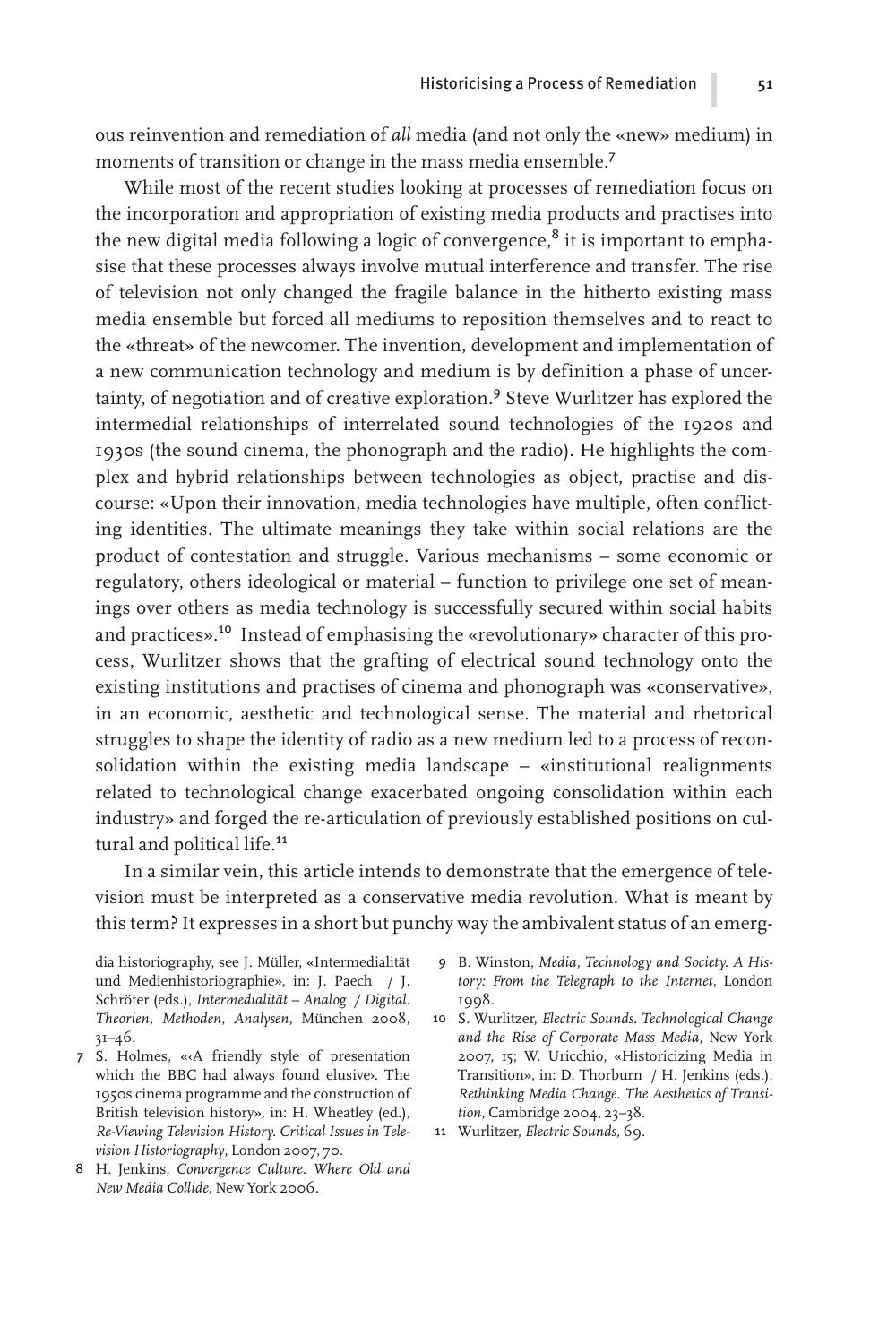ing medium that was accompanied by a revolutionary rhetoric but in fact developing in a framework of conservative patterns. I want to pay particular attention to the conservative nature of television as a new technology, institution, and cultural form. The term «conservative» is used here in two different ways: First, it is used in a theoretical sense, highlighting the fact that television cannot be described as a «radical innovation», but must instead be interpreted as a «conservative innovation». According to the concept of «conservative innovation», most technical innovations improve or complement existing technologies and rarely offer radically new solutions.12 My argument builds on this idea and expands it to the institutional, aesthetic and cultural dimension of television.

Second, the term «conservative» is used in a normative sense. During the phase of reconstructive modernism,<sup>13</sup> television gradually took over the role of new leading medium in the mass media ensemble. In this process of reconfiguration of the mass media ensemble, television distinguished itself as the legitimate successor of radio, which was previously the central actor of national community building. Focussing on the nation, the family and the home, television – at least in Western Europe and the United States – became both an object and vehicle for the (re)production and dissemination of a conservative post-war ideology. To paraphrase the provocative thesis of Alan Milward, one could label television as the «moral rescue of the nation state».14 These patterns of conservative ideology are visible in the technological design of post-war television infrastructures, in the organisational profiles of television institutions and in the cultural products of television programmes.

In the first part of this article, I will describe television's emergence as a conservative media revolution, following an intermedial approach. The second part will investigate television's relationship to national and transnational spaces, both in a physical and mental sense.

#### 1. The Development of Television as a Conservative Innovation

Following Thomas P. Hughes› concept, the invention of television must be qualified as a conservative innovation. The wireless transmission of moving pictures was an addition or complement to the radio rather than a radical transformation or technological alternative to it. While the transition from wired telegraphy to wireless broadcasting manifests the technological (not the institutional or economic) characteristics of a radical innovation,<sup>15</sup> the joint transmission of sound and video

12 T. P. Hughes, *Networks of Power*, Baltimore 1983.

13 The term «reconstructive modernism» derives from the work of A. Schildt / A. Sywottek (eds.), *Modernisierung im Wiederaufbau. Die westdeutsche Gesellschaft der 50er Jahre*, Bonn 1993.

15 Other examples of «radical innovations» are the transition from electronic tubes to transistors or from analogue to digital. For a concise and smart introduction to various theories of innovation see H. Braun–Thürmann, *Innovation*, Bielefeld 2005.

<sup>14</sup> A. Milward, *The European Rescue of the Nation State*, London 1992.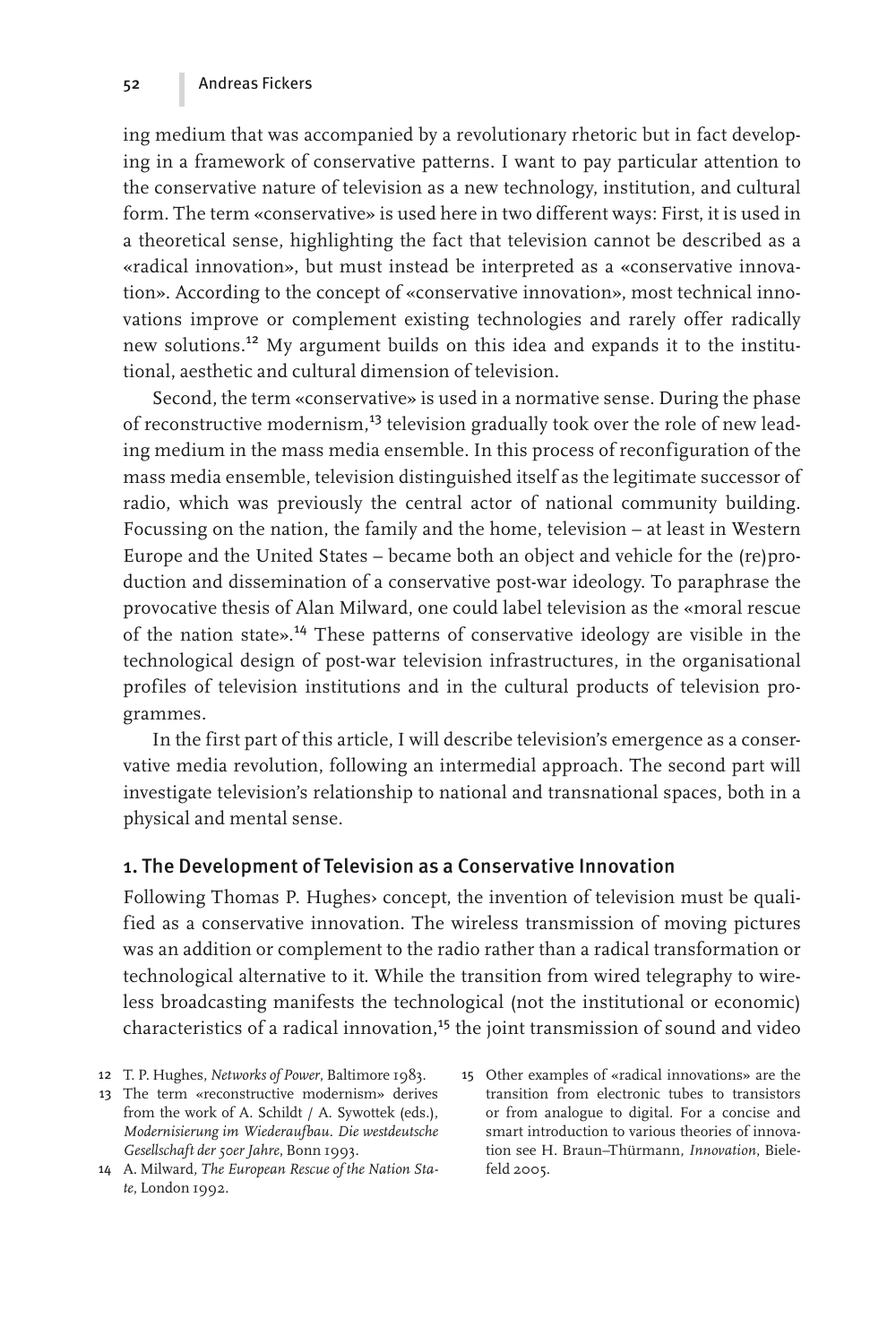signals as «television» was a rather «logical consequence» of wireless technology. It is no wonder that early on, television was described as «Bildfunk» (Germany), «beeldradio» (Netherlands) or «wireless vision». The long history of technical exploration with television – from the first experiments with moving picture telegraphs in the 1880s to the implementation of electro-mechanical television systems in the 1930s – rooted television in the technological imagination long before it arrived.16 During this long experimental phase, television witnessed several deaths and resurrections.<sup>17</sup>

The first television boom, most visible in the many public demonstrations of the new device as «technology of attraction» at industrial or radio fairs,<sup>18</sup> ended in the early 1930s. The successful popularisation of television had fuelled the hope that the implementation of television was just around the corner. But it proved to be a long and winding road from successful experimentation with electromechanical television devices based on the Nipkowdisc to the building of a professional television infrastructure. Not surprisingly, critical observers of television's development began to question the euphoric promises of early television pioneers and enthusiasts in the late 1920s. Eduard Rhein, a German who was one of the first radio and television critics wrote in the journal *Fernsehen*: «There we are standing, we, who looked up to the new coming miracle with wide eyes, quite disappointed, perhaps angry. What the daily press shouted at us – phrases! It is nothing! Whether progress is recorded, proved with differentials, integrals, slide-rules, curves – we can't see it!» The German audience, which was first introduced to television at the Berlin broadcasting fairs in 1927 and 1928, longed for visible results.<sup>19</sup> As the American journalist Alva Johnston wrote, television had «suffered from its own prophets": «Back in the 20's it was taken for granted that television was only a year or two away. Warnings or difficulties had no effect; scientists were regarded as gods who could solve all problems with a turn of the wrist. […] Too much prophecy has made the magic box something of an anticlimax.»<sup>20</sup> Considering that it took television 75 years to develop from a subject of visionary speculations to experimental object and finally household

- 16 M. Breton / A.–K. Weber (eds.), *La télévision du téléphonoscope à youtube. Pour une archéologie de l'audiovision*, Lausanne 2009.
- 17 For a detailed reconstruction of the different phases in the long and complicated process of institutionalisation of television in the Netherlands see A. Fickers, «De stenige weg van de beeldradio in Nederland», in: H. Wijfjes / S. de Leeuw / B. Hogenkamp (eds.), *De eeuw van beeld en geluid*, Hilversum 2011, 82–119.
- 18 A.-K. Weber, «Du dispositif spectaculaire au poste standardisé: l'exposition de la télévision aux Funkausstellungen berlinoises, 1928–1939», in: O.

Lugon (ed.), *Médias et expositions*, Lausanne 2011 (forthcoming).

- 19 M. Elsner / T. Müller, «The early history of German television: the slow development of a fast medium», in: *Historical Journal of Film, Radio and Television* 10 (1990) 3, 193–220.
- 20 A. Johnston, «Television's Here», in: *The Saturday Evening Post*, 6 May 1939, 8, quoted from J. Garth, «Dangling the dream? The presentation of television to the American public, 1928–1952», in: *Historical Journal of Film, Radio and Television* 14 (1994) 2, 137.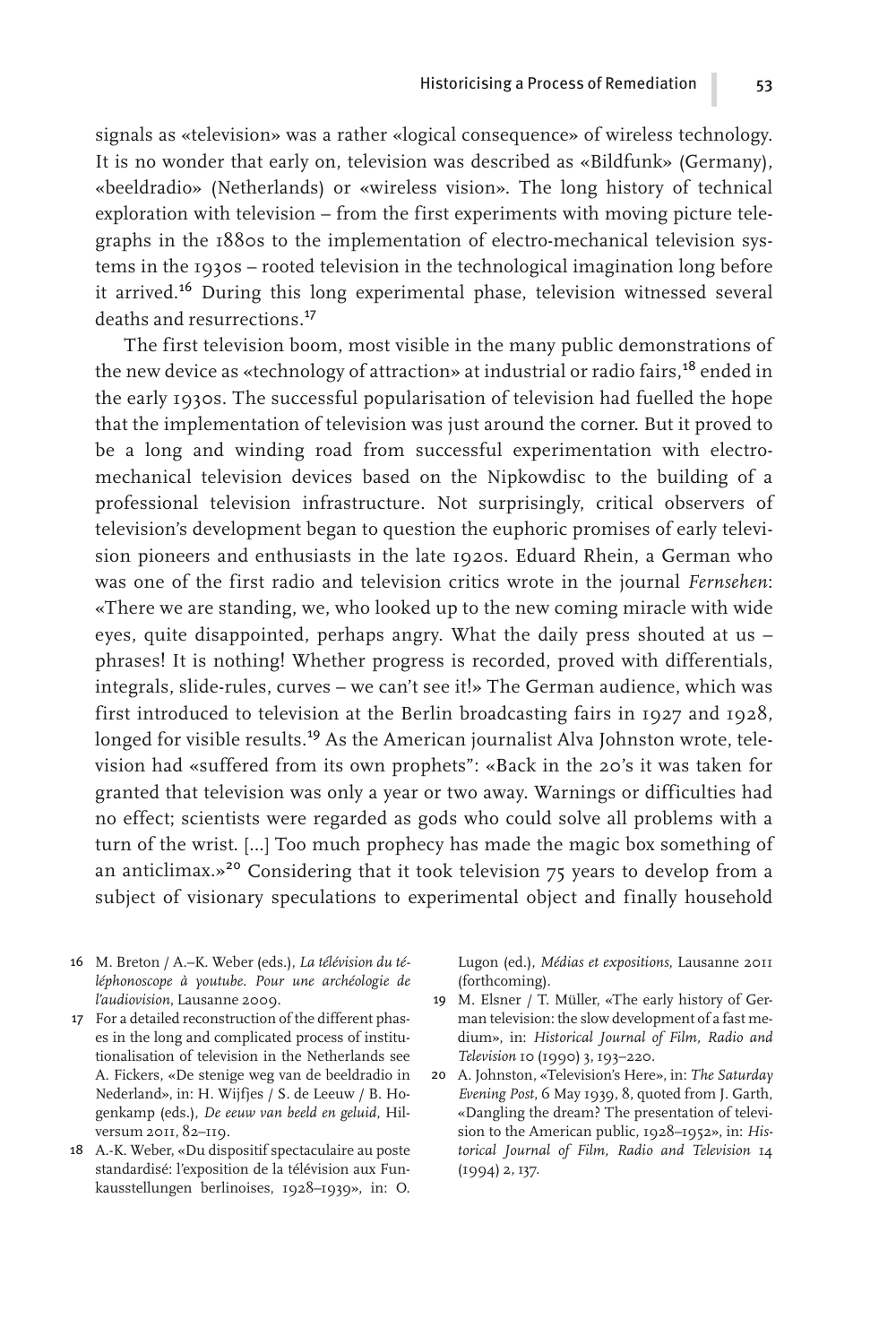consumer technology, the emergence of television must be interpreted as the result of a long-lasting evolutionary process rather than as a «technological revo $lution<sub>9</sub>$ <sup>21</sup>

### 2. Conservative Institutional Patterns of Television Development

From an institutional perspective, television grew within the existing organisational patterns of radio broadcasting. Nearly all over the world, television took shape within the existing model of radio broadcasting institutions, in all their possible varieties (commercial, public service or dual).<sup>22</sup> These institutional environments influenced the way in which television was envisioned, organised, regulated, financed, controlled, managed, produced, programmed, broadcasted, and even received. As the public service model became the dominant model of radio broadcasting in Western Europe, television as an audiovisual extension developed within this existing «structuring frame».<sup>23</sup> The four paradigmatic forms of national public service broadcasting institutions in Western Europe were the paternalistic model of the BBC, the federal model of West Germany, the centralist model of France, and the pillarised model of the Netherlands. But the meaning of the term «public service» varied considerably.24 The British model of public broadcasting as embodied by the BBC – a model that many countries in the world admired – can best be characterised as paternalistic, aiming at educating, informing and entertaining people in a socially responsible, culturally dignified and politically «neutral» way.<sup>25</sup> What distinguished the British model was not so much this paternalistic vision of television as a public service (similar attitudes can be found in many other countries) but rather the installation of a so-called dual system in 1954. The establishment of the Independent Television Authority (ITA), which controlled a network of private television production companies that provided the programmes for the commercial station ITV, was the specifically British outcome of long-lasting debates about the nature of television as a «public service».<sup>26</sup>

France had a rather different idea of a public service broadcasting organisation and instituted a centralised model of public service with Paris (and literally the Eiffel Tower) as the radiating heart, and the state or government as the central authority.<sup>27</sup> The control over radio and television broadcasting in France clearly

- 21 The first reference to television as revolutionary is to be found in R. Lee, *Television: The Revolution*, New York 1944.
- 22 A. Fickers, «Broadcasting», in: A. Iriye / P. Y. Saunier (eds.), *The Palgrave Dictionary of Transnational History*, Basingstoke 2009, 106–109.
- 23 Stéphane Olivési speaks of radio as the «cadre structurant» for the development of television. See S. Olivési, *Histoire politique de la télévision*, Paris 1998, 116.
- 24 P. Scannell, «Public Service Broadcasting: the His-

tory of a Concept», in: A. Goodwin / G. Whannel (eds.), *Understanding Television*, London 1990, 11– 29.

- 25 On the radiance of the «BBC model» in the world see A. Briggs, *The BBC in World Perspective*. *BBC Lunch-time Lectures*, London 1977.
- 26 C. Johnson / R. Turnock (eds.), *ITV Cultures. Independent Television over 50 Years*, Maidenhead 2005.
- 27 J. Bourdon, *Haute Fidélité. Pouvoir et télévision 1935–1994*, Paris 1994.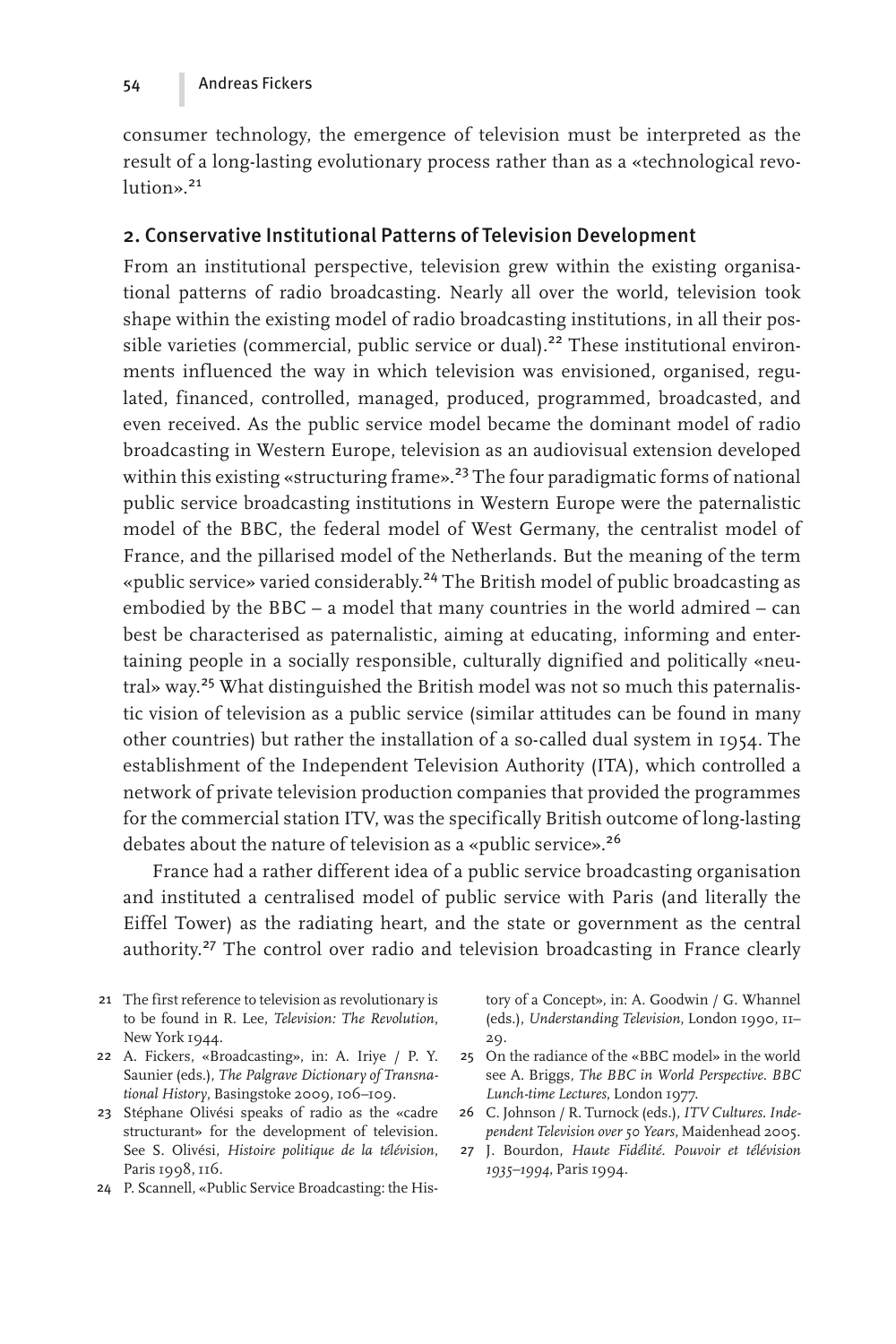went beyond the exertion of authority in infrastructural and administrative matters. There was a broad consensus amongst politicians of the Fourth Republic that radio and television were to be used as legitimate instruments for the control and formation of public opinion. This view gained even more momentum after General de Gaulle came to power in  $1958.<sup>28</sup>$  While the governmental instrumentalisation of television in France was seen as legitimate in the highly politicised public debates of the chaotic Fourth Republic (at least by those in power), the western part of defeated Germany saw a different development. In West Germany, a federal model reemerged from the post-war occupation zones, designed to prevent any governmental control or abuse of the medium. While often seen as the result of American and British influences, the new broadcasting landscape was in fact a reconstitution of the federal structure of early Weimar radio broadcasting.<sup>29</sup> In addition to the French or West German example, both strongly reflecting the geopolitical structures of their countries, other models were developed, such as the Dutch «pillarised» public service model.<sup>30</sup> Here, the state (specifically, the Ministry for Post & Telecommunication) as in all other countries controlled the transmission infrastructure of the national television network, but the programming was done by five different broadcasting organisations, representing the major religious and ideological groups in Dutch society.<sup>31</sup> What ties these different variations of public service broadcasting models together, especially when compared to the commercial model of the United States, is the strong influence of political visions of television as an instrument for nation building and cultural radiance.

#### 3. Televisual Aesthetic and the Remediation of Formats and Genres

With the arrival of television, broadcast officials, governmental administrations and industrial stakeholders in most countries debated whether television should be integrated into radio broadcasting, or if it should be «outsourced» as a commercial activity beyond the responsibility of the state. During the «experimental phase»,<sup>32</sup> broadcast organisations and within them television technicians and programme producers experimented with a multitude of potential uses and audiences for television. This search for the medial identity of the new medium and its potential as a new form of mediated communication had its roots in the early days of television technology. But with the start of regular television broadcasts in Ger-

- 28 M.-F. Lévy (ed.), *La télévision dans la République. Les années cinquante*, Paris 1999.
- 29 The centralisation of radio broadcasting in Germany was a result of the reorganisation of the broadcasting system by the National Socialists. See A. Diller, *Rundfunkpolitik im Dritten Reich*, München 1980. For a concise history of German television (both East and West) see K. Hickethier, *Geschichte des deutschen Fernsehens*, Stuttgart 1998.
- 30 H. van den Heuvel, *Nationaal of verzuild. De strijd om het Nederlandse omroepbestel in de periode 1923– 1947*, Baarn 1976.
- 31 H. Newcomb (ed.), *Encyclopedia of Television*, New York 2004, 1631-1633.
- 32 G. Delavaud / D. Maréchal (eds.), *Télévision: le moment expérimental*, Paris 2011.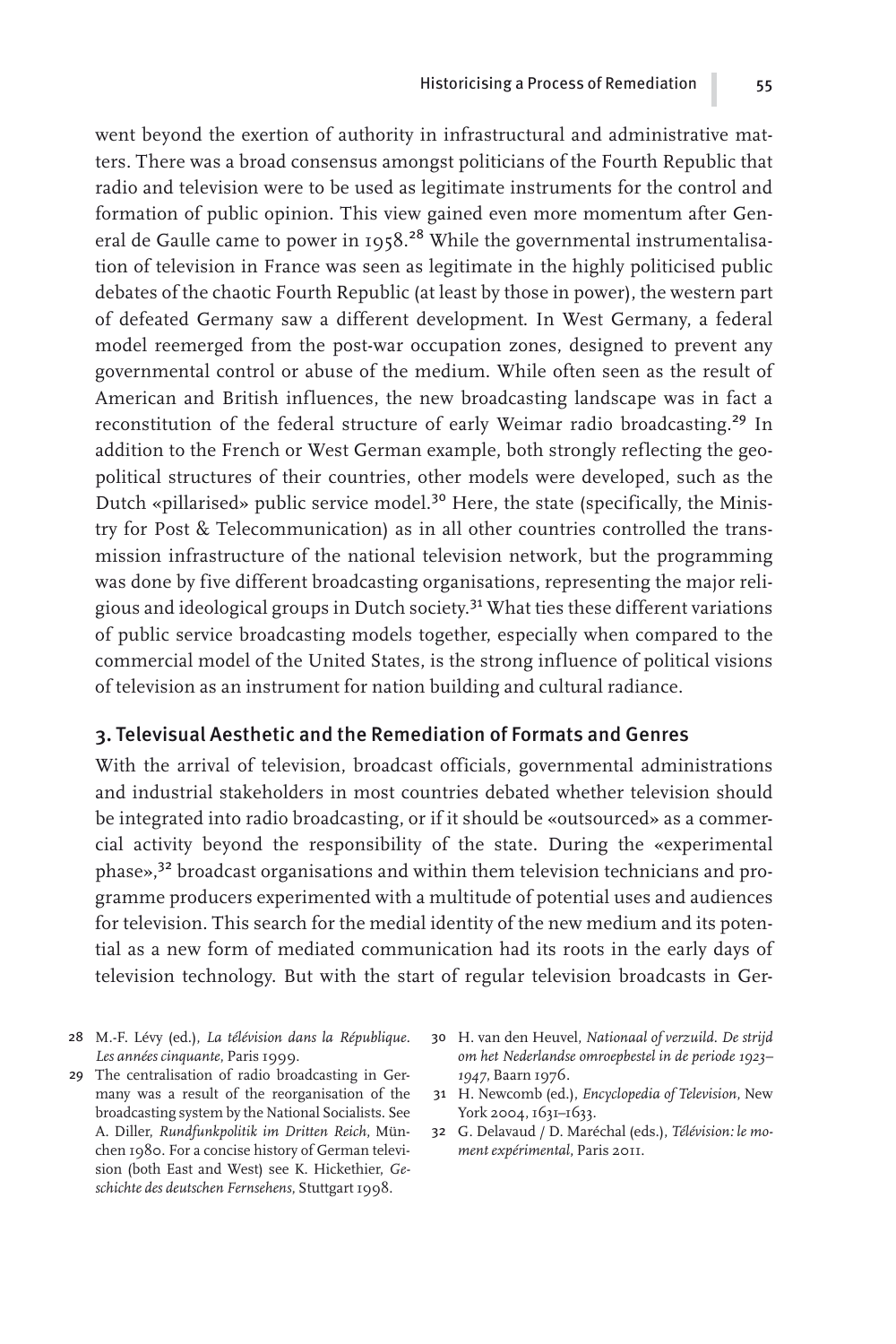many and Great Britain in the mid-1930s, experimentation with television shifted from an amateur and industrial environment mainly concerned with television as a new technology to a professional radio environment, interested in the experimentation with television as a new medium. In pre-war Great Britain, where regular television broadcasts had started in 1936, the small but dedicated BBC television staff not only struggled with the invention of a new televisual style,<sup>33</sup> but also with the delimitation of viewing expectations by the new television public. In order to test if television programmes would also work on sound broadcasting when accompanied with additional commentaries at the beginning of a transmission, the BBC started experimenting with the simultaneous transmission of television programmes on the vision *and* sound broadcasting channels in 1938. At the same time, they tested how viewers would react if the main radio news was retransmitted after the end of television broadcasts – an idea that grew out of the belief that television viewers would feel like they had missed important information while sitting in front of the screen.<sup>34</sup>

The negotiation of the medial identity of television drew not only on radio but also on cinema. Cinema probably came closest to what the average person expected of the new medium. As the popular discussions of the future of television in Dutch radio magazines and newspaper articles show, expectations of how television programmes should appear clearly derived from people's familiarity with film. Although regular (experimental) television service didn't start in the Netherlands until 1951, the late 1930s saw an intense debate on which needs television  $-$  if it should ever develop into a mass medium – would have to fulfil. A radio magazine article from March 1935 framed the horizon of expectation in terms of the cinematic *dispositif*: «We, spoiled children, will no longer be satisfied with something that is just half ready. We cannot – probably unconsciously – help but compare television to film.»35 In a series of 19 articles published in the Dutch radio magazine *AVRO Radiobode* between March and July 1936, author Jan Geertsen critically reflected on the chances and pitfalls of television. Even if all the major technical and economic problems of television broadcasting could one day be solved, he concluded, in a sceptical tone, that the quality of the programmes would determine whether or not the new medium would be accepted by the critical public: «Only when all the technical and economic challenges of television are solved, only then the ear will be followed by […] the eye. But what will the eye ask for? A lot! The eye represents the quality standards of the public. And these standards are based on the viewing experiences made with film and the listening habits of radio audiences.»<sup>36</sup>

- 33 See J. Jacobs, *An Intimate Screen: Early British Television Drama*, Oxford 2000.
- 34 See: BBC Written Archives (Caversham), signature T16/15K/1.
- 35 «Televisie», in: *NCRV Omroepgids* 11 (09.03.1935) 10, 20.
- 36 «,Na het oor ... het oog! Final article of Jan Geertsen», in: *AVRO Radiobode*9 (1936) 30, 5.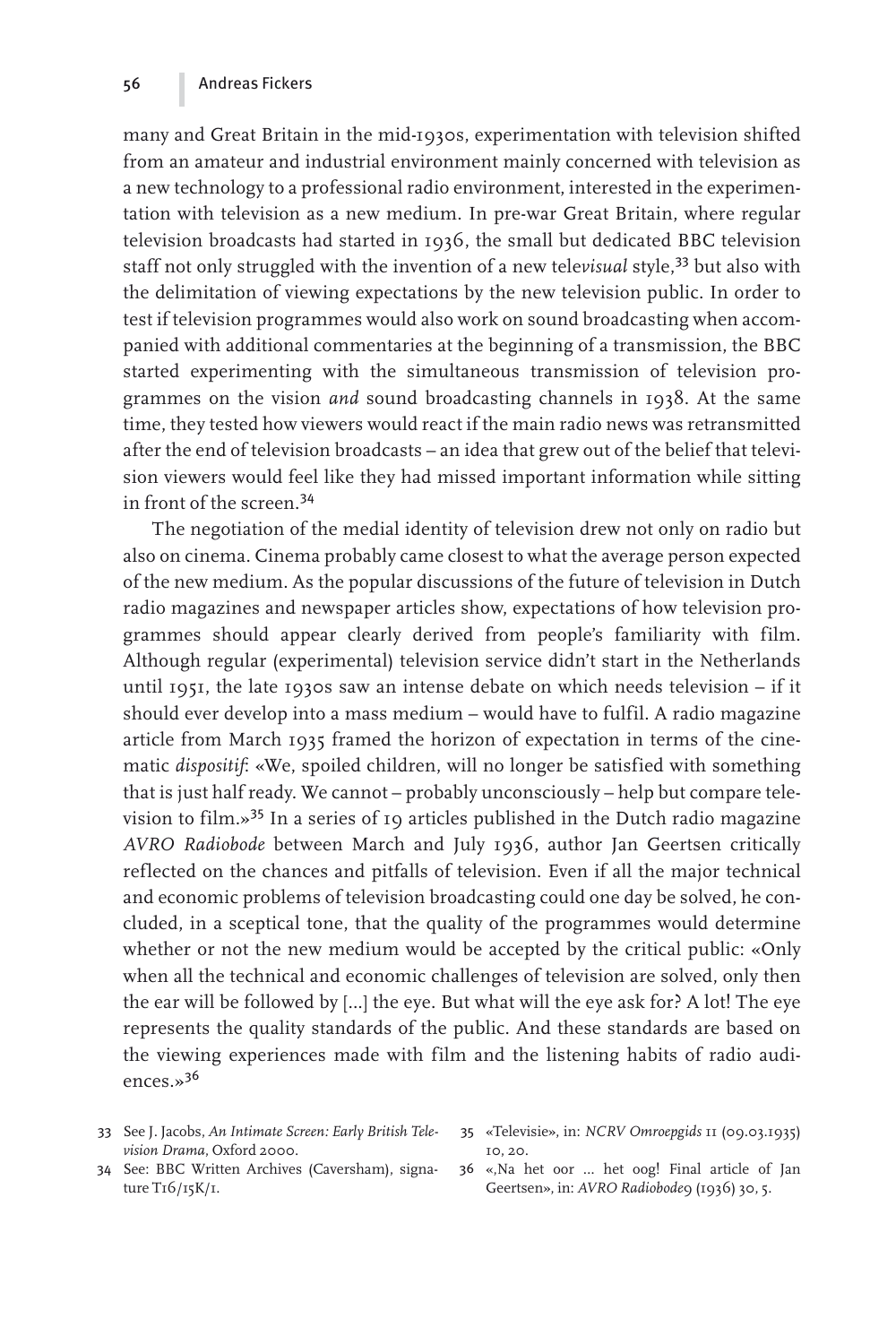

Thus, viewers› expectations were not only framed by listening and viewing habits. The ground for the intellectual appropriation of television was prepared by the critical debate of the new medium in radio magazines and newspapers. The radio magazines, regardless of their status as official organ of broadcasting organisations line the *Radio Times* of the BBC or private publications like the German *Hör zu!*, were of crucial importance for the popularisation of television and offered a forum for the critical discussion of the identity of the new medium. As mediating interfaces between the broadcasting institutions and millions of listeners and viewers, radio magazines showcase the long and winding road of the public negotiation of television's place in the mass media ensemble.<sup>37</sup> The readers of popular radio magazines were constantly confronted with journalistic conceptions of what television should be, how it should look or what its political and cultural mission ought to be. In doing so, journalists and critics constructed or invented an ideal type of «television viewer», reflecting their own experiences with and expectations of the new medium.<sup>38</sup> These expectations were not only framed by their familiarity

37 L. Seegers, *Hör zu! Eduard Rhein und die Rundfunkprogrammzeitschirften 1931–1965*, Potsdam 2003. For France see J. Dakhlia, *Histoire de la presse de television en France de 1950 à 1995*, unpublished PhD dissertation at Ecole des Hautes Études en Sciences Sociales, Paris 1998; C. Blandin, «L'émergence de la presse spécialisée», in: Delavaud / Maréchal, *Télévision*, 380–390.

38 M.-F. Chambat-Houillon, «L'avènement de la télévision. La critique télévisuelle entre 1950 et 1955», in: Delavaud / Maréchal, *Télévision*, 414–430.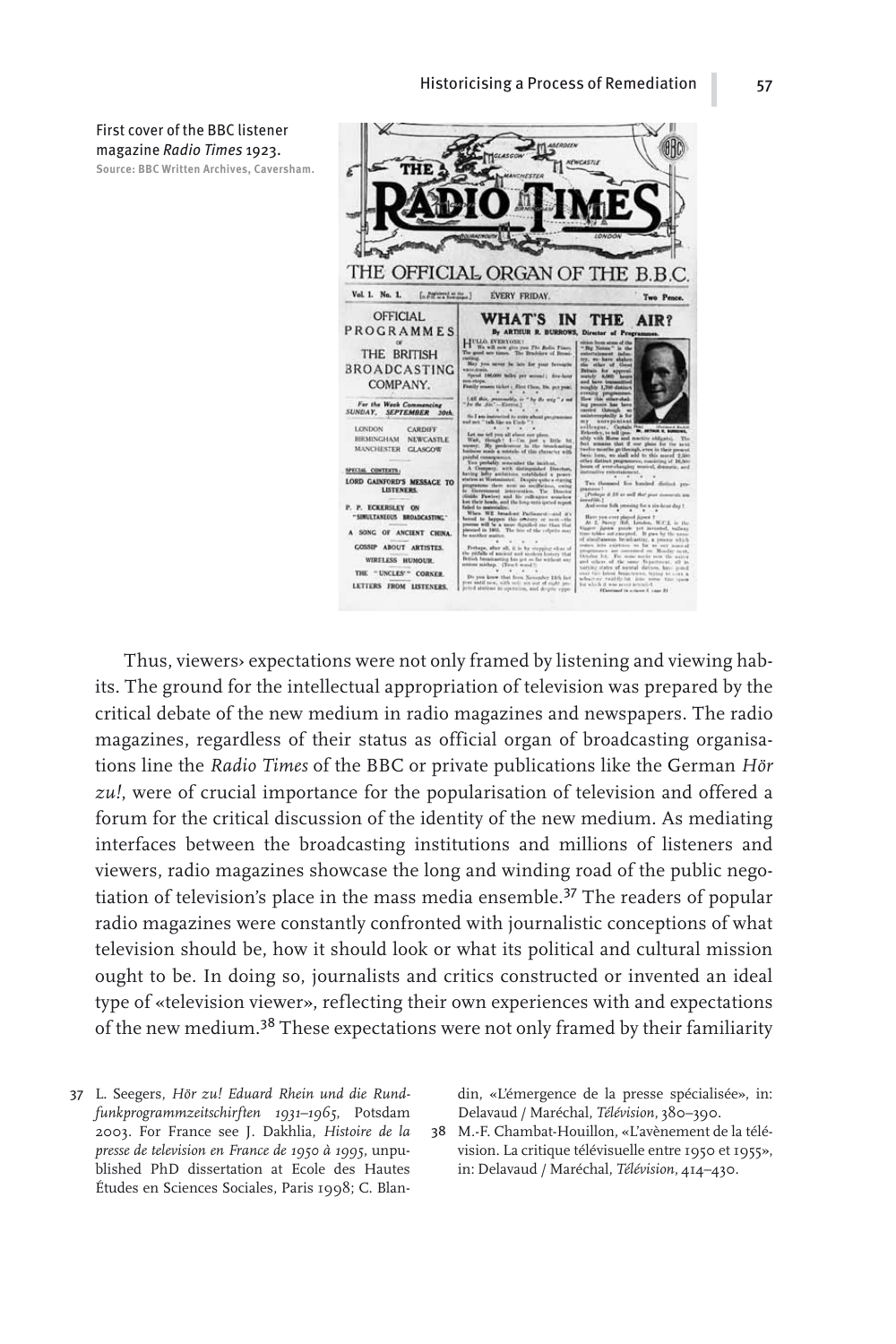with the intrinsic qualities of the medium of sound broadcasting (like the principle of «flow» in programming), but also by their «viewing socialisation» with the medium of film.<sup>39</sup>

From an intermedial perspective, the interference between television and film constituted another important site of negotiation of TV's identity. The question of whether television programmes should be shown in cinemas or theatres led to battles over the appropriate place for television consumption, and debates about legitimate forms of public entertainment and their distribution.40 While broadcast institutions thought movie theatres were attractive venues for the public distribution and collective experience of live television programmes, the film industry tried to defend its territory and worried about the broadcasting of films on TV. This competition between film and television led to an interesting intermedial mixture in the United States with the advent of so-called «Television Theaters», where stakeholders of the Hollywood movie fabric successfully, albeit temporarily, gained a foothold in the emerging television business.<sup>41</sup> By contrast, in Europe the situation was characterised by a clearer separation of the two media and by many attempts to establish an unambiguous demarcation of production spheres and distribution channels.42 An intertextual perspective, however, would reveal many cross-references between the two mediums.<sup>43</sup>

But the intimate relationship between radio, television and cinema was not limited to the institutional or technical level. Looking at media personnel, it is impossible to deny the massive migration of radio, film and theatre professionals to the rapidly expanding business of television.<sup>44</sup> Both technicians and presenters moved from radio to television, importing their knowledge and practical experiences. Costume and stage designers were hired from theatres, and the art of make-up – which because of the extreme temperatures in the brightly lit studios was of great importance in the early days and became even more crucial with the introduction of colour television in the late sixties – was imported from cinema.<sup>45</sup> It is not surpris-

- 39 See L. Mikos, «Fernsehen und Film Sehsozialisation», in: R. Vollbrecht / C. Wegener (eds.), *Handbuch Mediensozialisation*, Wiesbaden 2010, 241–251. On the concept of «flow» as a metaphor for broadcasting see J. Gripsrud, «Television, broadcasting, flow: key metaphors in TV theory», in: C. Geraghty / D. Lusted (eds.), *The Television Studies Book*, London 1998, 17–32.
- 40 S. Zielinski, *Audiovisions: Cinema and Television as Entr'actes in History*, Amsterdam 1999.
- 41 W. Boddy, *Fifties Television. The Industry and Its Critics*, Chicago 1990; T. Balio (ed.), *Hollywood in the Age of Television*, Boston 1990; M. Hilmes, *Hollywood and Broadcasting: From Radio to Cable*, Urbana 1999.
- 42 S. Holmes, *British Tv and Film Culture in the 1950s*,

Bristol 2005; J. Cluzel (ed.), *La télévision a-t-elle tué le cinéma?*, Paris 2005; T. Beutelschmidt, *Kooperation oder Konkurrenz? Das Verhältnis zwischen Film und Fernsehen in der DDR*, Berlin 2009.

- 43 V. Paci, «Entre promesse et menace: le cinéma regarde la télé», in: Delavaud / Maréchal, *Télévision*, 525–532.
- 44 See the autobiographical study of L. Akkermans, *Televisie. Beginjaren van een nieuw beroep*, Amsterdam 2003.
- 45 L. Spigel, «Setting the Stage at Television City: Modern Architecture, TV Studios, and Stage Design», in: L. Spigel, *TV by Desgin. Modern Art and the Rise of Network Television*, Chicago 2009, 110– 143; S. de Leeuw, *De man achter het scherm. De televisie van Erik de Vries*, Amsterdam 2008.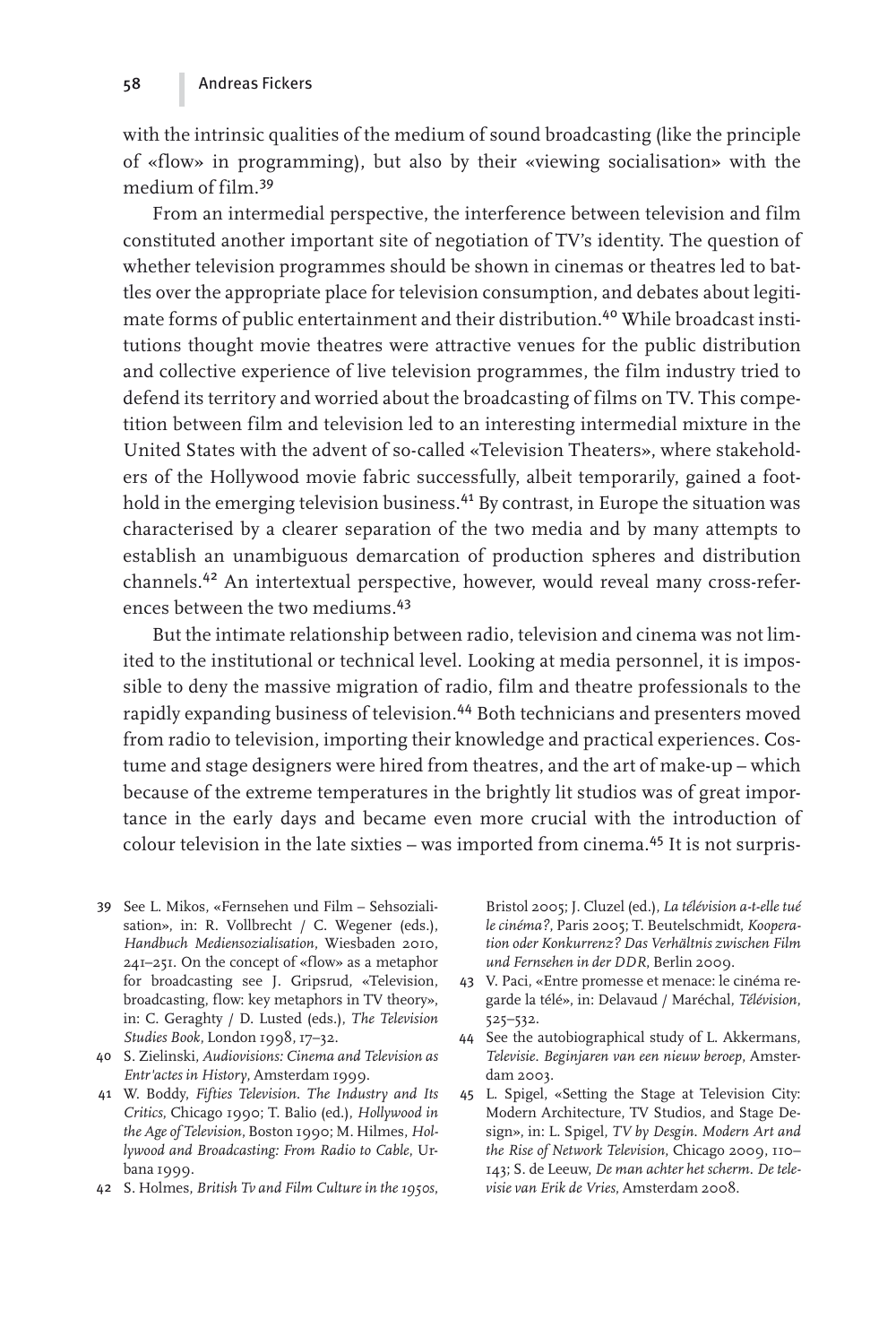ing, then, that the migration of personnel also involved a transfer of knowledge and routines. This is most evident when looking at the repertoire of early television programming, which mainly consisted of adaptations of theatre plays (or their live transmission) or radio programmes (talk shows, quiz shows, soap operas, news, series, etc.), and the integration of films. As François Jost has demonstrated, the programming at the French national station RTF (Radio Télévision Française) between 1947 and 1951 was characterised by two complementary phenomena: the «televisualisation» of original radio programmes and the «cinematisation» of television.46 These two phenomena can be observed in many other European countries as well (although they are not always well-documented). Successful radio formats were adapted and many films imported – not least because the emerging television departments, part of institutions dedicated to sound broadcasting, were rather short on funds. The figures compiled by Jost also highlight the steady growth of news production. News became *the* genre that most adequately fulfilled the promise of television: to allow «distanced medial participation» in relevant political and social events.<sup>47</sup>

| Genre              |      | <b>Remediated Radio</b><br>Programmes | <b>Films</b> | <b>News</b> | $\Xi$<br>Φ<br>G<br>genres<br>$\frac{1}{4}$<br>Ξ<br>$\overline{\mathfrak{m}}$<br>CO<br>$\circ$<br>Φ |
|--------------------|------|---------------------------------------|--------------|-------------|----------------------------------------------------------------------------------------------------|
| Percentage         | 1947 | 31,4                                  | 25,0         | 13,4        | U)<br>-e<br>등<br>$\equiv$<br>ω<br>$1 - 1$                                                          |
| of this genre      | 1948 | 33,6                                  | 32,1         | 11,0        | $\overline{5}$<br>. <sub>드</sub><br>Ğ,                                                             |
| in total programme | 1949 | 23,0                                  | 21,5         | 20,9        | bņ<br>īĕl<br>로<br>$\overline{0}$<br>÷                                                              |
| output             | 1950 | 12,0                                  | 12,8         | 43,0        | S<br>lost<br>귕<br>ω<br>ᇰ                                                                           |
|                    | 1951 | 10,9                                  | 16,3         | 36,1        | نعا<br>등<br>ä<br>Nar<br>é                                                                          |

A quality that distinguished television from other media was its live transmission, since the first professional recording technologies for video signals only appeared in the late 1950s. The inability to videotape imposed a rather limited televisual aesthetic: static images and limited studio settings predominated. Many early television formats mirror this limited aesthetic potential of the new medium and thus relativize the creative potential of television as a new art form.<sup>48</sup> The «television of attraction» was reduced to a small number of outside broadcasts – especially sporting events.<sup>49</sup> Moreover, up until the late sixties, it was radio that covered most of

46 F. Jost, «Logique des genres de la télévision des débuts», in: Delavaud / Maréchal, *Télévision*, 414–430.

47 A. Fickers / B. Kester, «Veel nieuws – weinig geschiedenis. Een historiografisch essay over international televisienieuws», in: *Tijdschrift voor Mediageschiedenis* 8 (2005) 2, 414–430.

48 K. Dowler, *An historical inquiry into the political and* 

*cultural context for the emergence of a television aesthetic in the Nineteen-fifties*, PhD dissertation at the Univ. of Montréal 1993.

49 R. Hudson, *Inside Outside Broadcasts*, Newmarket 1993; F. Wille, «Le spectacle sportif télévisé. Logiques d'innovation et de promotion», in: Delavaud / Maréchal, *Télévision*, 246–256.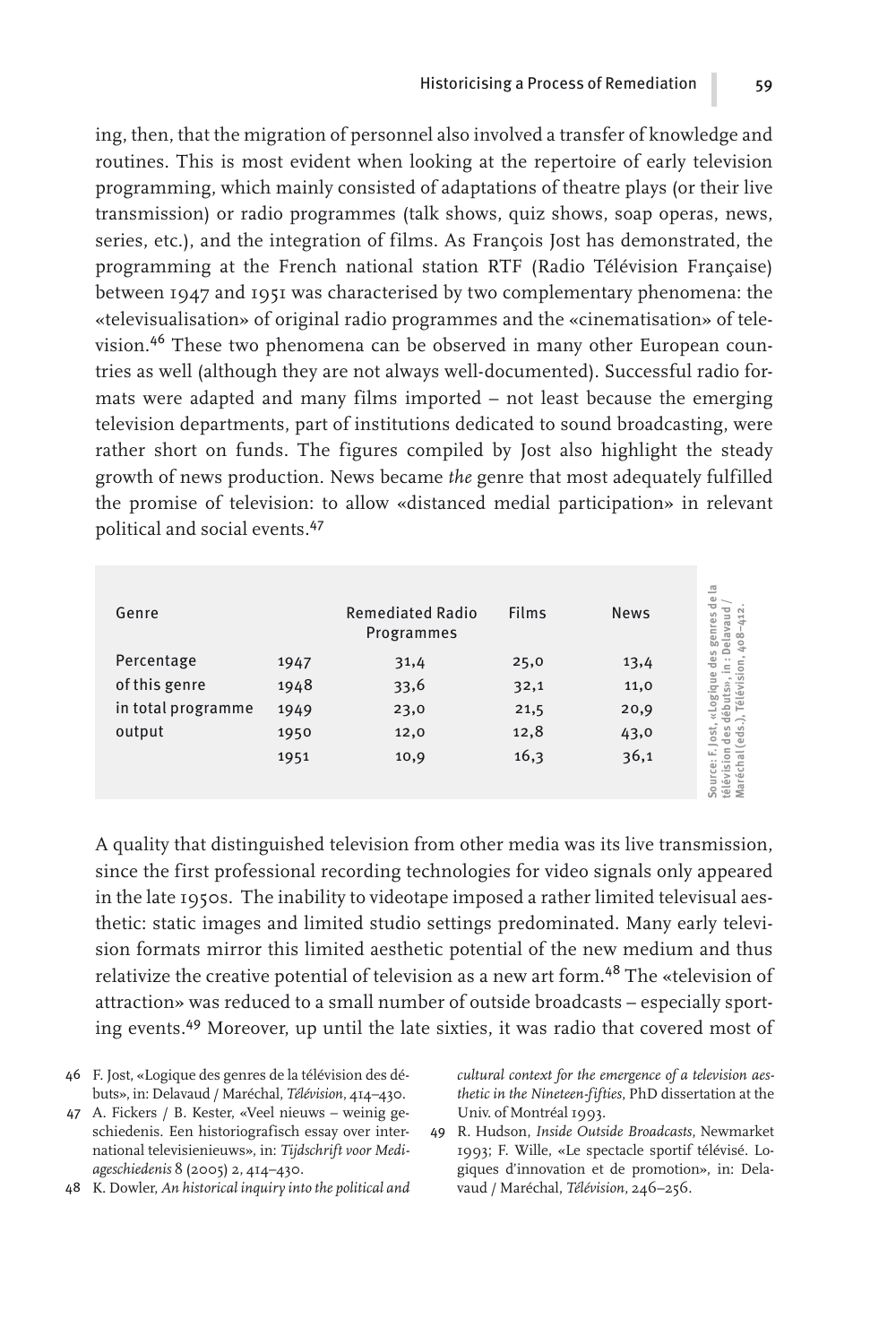these events «live», whereas television offered short filmed sequences in the evening news programmes. Technical hurdles, financial implications and – most of all – the restricted daily hours of television programming made television much less of a live medium than radio was. Other technological restraints – the limited light sensitivity of cameras, their heavy weight and the difficulties of catching the sound of dialogue without having the microphones in the picture – all contributed to a depleted visual aesthetic of the medium of television compared to film.<sup>50</sup>

What has often been described as a typical or original quality of television the planned combination and sequential composition of different genres and formats or «flow» was in fact typical for radio broadcasting. The programming and scheduling of early television can instead be interpreted as a successful remediation of the existing repertoire of formats, genres and programmes in the fields of mediated information, education and entertainment. This in a literal sense «conservative» (preserving) function of television was one of the big challenges in the search for a distinctive identity of television in the mass media ensemble. In reassessing the «newness» or «distinctiveness» of early television as a new medium, Marie-France Chambat-Houillon comes to the conclusion that one has to differentiate between two «births» of television: a first one representing the strong intermedial identity of television as an emerging medium (characterised by radio and theatre adaptions and the incorporation of films), and a second one based on the creative development of a distinct televisual style, mainly characterised by a specific aesthetic of liveness.<sup>51</sup> It was only during the second birth that television succeeded in adding an «original» contribution to the existing mass media ensemble, both in terms of content and mediated experiences.

#### 4. Television as Mirror and Multiplier of Conservative Values

If the advent of television was deeply embedded in existing institutional patterns, and aesthetic and stylistic conventions, how could TV function as an agent of cultural modernisation? Did television really have a modernising effect in post-war European societies, or did it promote conservative norms and values, both as cultural form and social institution? I argue the latter. The medium was a mirror and catalyst of the conservative Zeitgeist during the age of «reconstructive modernisation» in post-war European societies.<sup>52</sup> The televised «norms and values» in the long 1950s reflected conservative political and moral beliefs that dominated most post-war European societies.<sup>53</sup> Family series and variety shows reproduced and

C. Ross, *Mass Media, Culture and Society in Twentieth-Century Germany*, Basingstoke 2006, 129–145; C. Shaw, «Taste, Decency, and Standards», in: A. Smith (ed.), *Television: An International History*, Oxford 1995, 122–131.

53 S. Holmes, *Entertaining television: the BBC and popular television culture in the 1950s*, Manchester

<sup>50</sup> E. Sandon, «La télévision expérimentale à Alexandra Palace. La BBC et sa programmation de variétés», in: Delavaud / Maréchal, *Télévision*, 163–178.

<sup>51</sup> M.-F. Chambat-Houillon, «L'avènement de la télévision», in: Delavaud / Maréchal, *Télévision*, 424.

<sup>52</sup> K. Hickethier, «Television and the social transformation in the Federal Republic», in: K. C. Führer /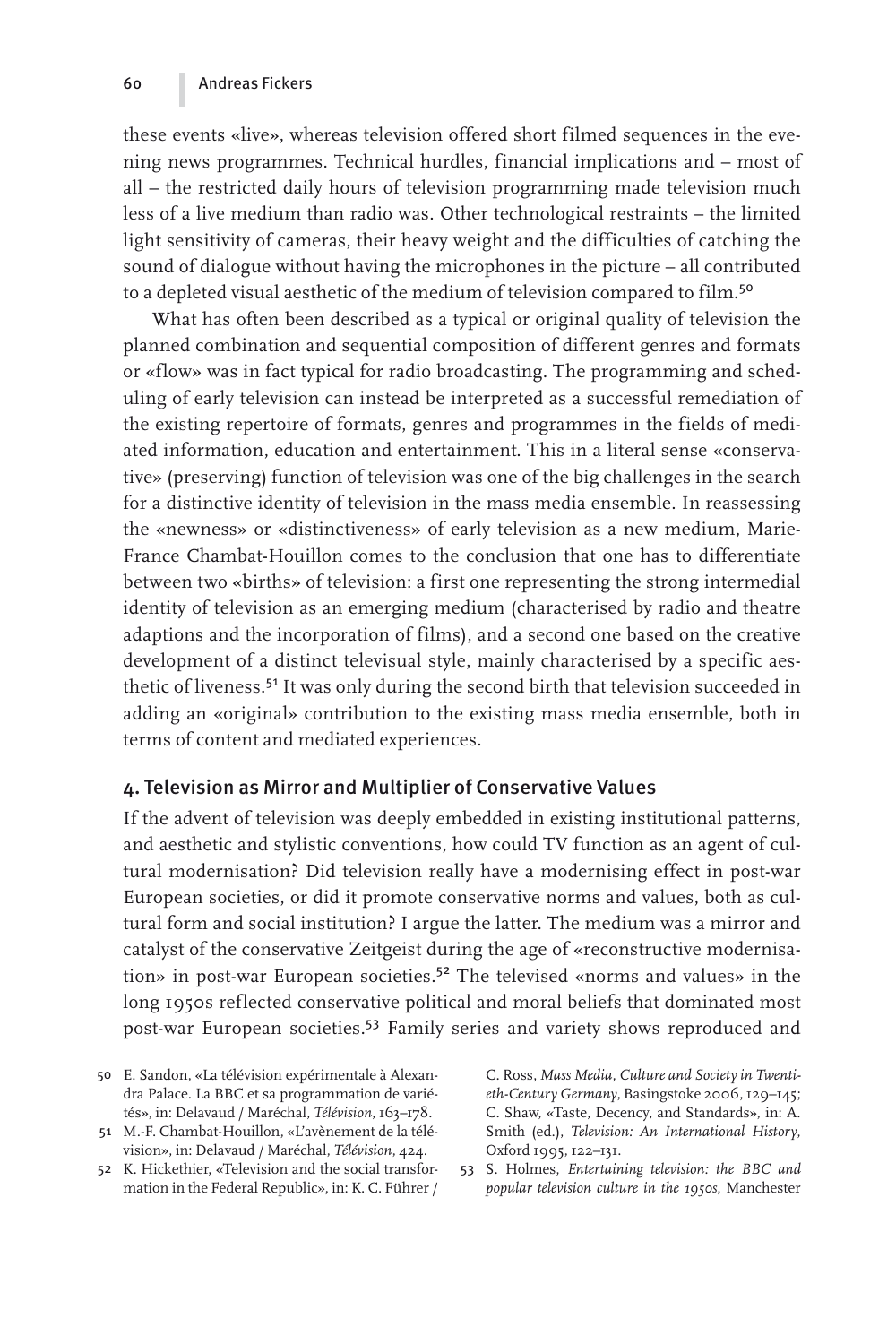amplified the post-war ideal of family togetherness and depoliticised spare time entertainment.<sup>54</sup>

The home became the preferred place to consume mediated electronic entertainment and information, and the slow but steady rise of television challenged the predominance of cinema as *the* privileged form of outside visual entertainment. Despite the fact that the early days of television were characterised by a high degree of «public viewing"55 and a long period of uncertainty about screening technology (large-screen projection television to be shown in cinemas, or small screen sets for the home)<sup>56</sup>, domestic viewing was seen as the future of television broadcasting. The enormous success of television in the United States, where television had always been viewed as a medium for home entertainment and not for public information or education, convinced most European critics that the future of television was a domestic one.<sup>57</sup> As central pillars in the moral recovery of post-war nation states, the family as «societal nucleus» and television as a new «electronic hearth» of the home formed a successful and powerful alliance, and played an important role in the process of «reconstructive modernisation».<sup>58</sup> It was only during the second half of the 1960s and in the 1970s that television developed its repertoires of critical journalism, establishing it as the primary medium for public social and political debate. As Chris Vos has shown, television – especially in matters of information and news – started as a loudspeaker or propagandist of governmental interests and only slowly took a critical stance toward the political powers.<sup>59</sup> Outside of

2008; E. Smulders, «Het glazen huis der openbaarheid. Televisie in de jaren vijftig: de moeizame groei van een modern medium», in: P. Luykx / P. Slot (eds.), *Een stille revolutie? Cultuur en mentaliteit in de lange jaren vijftig*, Hilversum 1997, 249–280; A. Fickers, «Radio und Fernsehen als nationale Sozialisierungsinstanzen? Der Rundfunk im Rahmen der westdeutschen und französischen Wiederaufbaumodernisierung der 1950er Jahre», in: H. Miard-Delacroix / R. Hudemann (eds.), *Wandel und Integration. Deutsch-französische Annäherungen der fünfziger Jahre*, München 2005, 291–307.

- 54 K. Hickethier, *Das Fernsehspiel der Bundesrepublik: Themen, Form, Struktur, Theorie u. Geschichte; 1951–1977*, Stuttgart 1980; P. Goetschel, «Les dramatiques télévisées, lieux d'apprentissage culturel et social dans la France des Trentes Glorieuses?», in: E. Cohen / M.–F. Lévy (eds.), *La télévision des Trentes Glorieuses, Culture et politique*, Paris 2007, 113–144; C. Bartz, «Normativité et normalité du discours allemand sur la télévision dans les années 1950», in: Breton / Weber, *La télévision du téléphonoscope à youtube*, 197–212.
- 55 Cafés, bars, pubs and, in a more educational setting, schools and buildings of public administrations have all been «early adaptors» of television.

Local «television clubs» emerged to gather television amateurs and to discuss technical and cultural issues related to the new medium. See the rich empirical UNESCO study by J. Dumazdier, *Télévision et éducation populaire. Les télé–clubs en France*, Paris 1955.

- 56 C. Meyer, *Der Eidophor. Ein Großbildprojektionssystem zwischen Kino und Fernsehen 1939–1999*, Zürich 2009.
- 57 A. Fickers, «Presenting the ‹Window on the World› to the World. Competing Narratives of the Presentation of Television at the World's Fairs in Paris (1937) and New York (1939)», in: *Historical Journal of Film, Radio and Television* 28 (2008) 1, 291–310.
- 58 L. Spigel, *Make Room for TV. Television and the Family Ideal in Postwar America*, Chicago 1992; M.-F. Lévy, «Television, family and society in France 1949–1968», in: *Historical Journal of Film, Radio and Television* 18 (1998) 2, 199–212; S. Briggs, «Television in the home and family», in: Smith, Television, 109-121.
- 59 C. Vos, «Van propagandist tot makelaar. De uitvinding van de Nederlandse televisiejournalistiek», in: J. Bardoel (ed.), *Journalistieke cultuur in Nederland*, Amsterdam 2002, 269–286.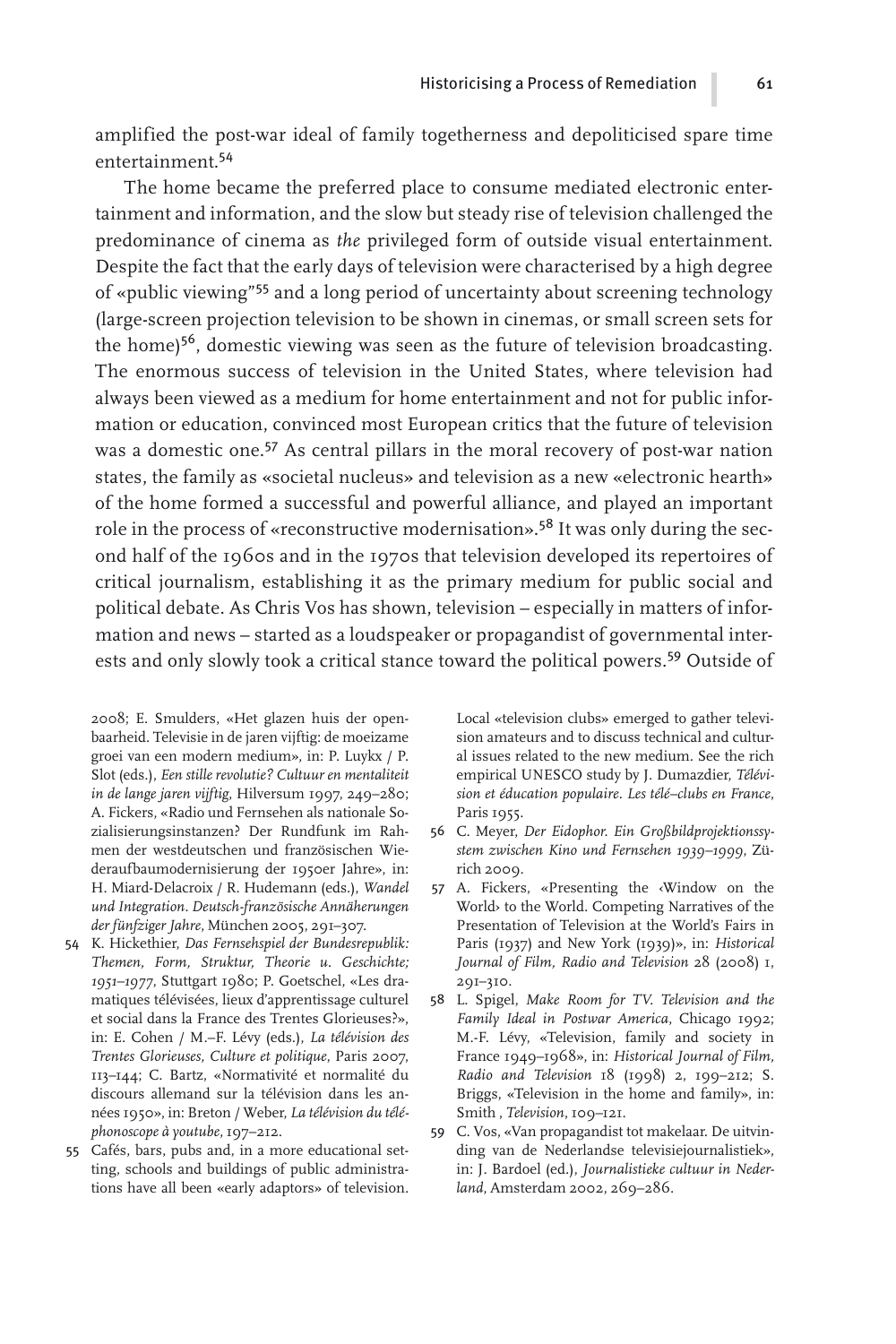

The first «TV family» of British television: The Grove Family (produced and transmitted live by the BBC 1954–1957). **Source: BBC Audiovisual Archives, Brentford.**

Britain, one had to wait until the late 1960s before political magazines and current affair programmes developed a critical journalistic attitude and established themselves as important actors in the political public sphere.<sup>60</sup>

Taken all together, the conservative nature of television as a new medium becomes evident. The historicisation of the emergence of television from a technical, intermedial, institutional and cultural perspective allows one to interpret the advent of television as an evolutionary process, characterised by conservative patterns of development. While contemporaries in the 1950s believed in TV's revolutionary potential as a ‹window on the world›, our approach challenges the common ideological connotations of «newness» inscribed into television as a technology and cultural form.<sup>61</sup> Instead of «bringing the world into the home» – as was repeatedly suggested by television advertisements – television was in fact instrumental in shrinking «the world» to the political borders and social space of the nation. It did so both for techno-political and cultural reasons.

60 G. Lampe, *Panorama, Report und Monitor. Geschichte der politischen Fernsehmagazine 1957–1990*, Konstanz 2000; P. Holland, *The Angry Buzz. «This Week» and Current Affairs Television*, London 2006; K. Malka-Levy, *Les emissions politiques à la television en France. Réflexions sur la place et le rôle des émissions à vocation politique dans les grilles de programmes*, unpublished PhD dissertation Paris 2001; C. von Hodenberg, *Konsens und Krise. Eine*  *Geschichte der westdeutschen Medienöffentlichkeit 1945–1973*, Göttingen 2006.

61 For a critical reflection and systematic analysis of the ideological connotations of new media discourses see M. Lister et al., *New Media. A Critical Introduction*, London 2009, especially 9–104.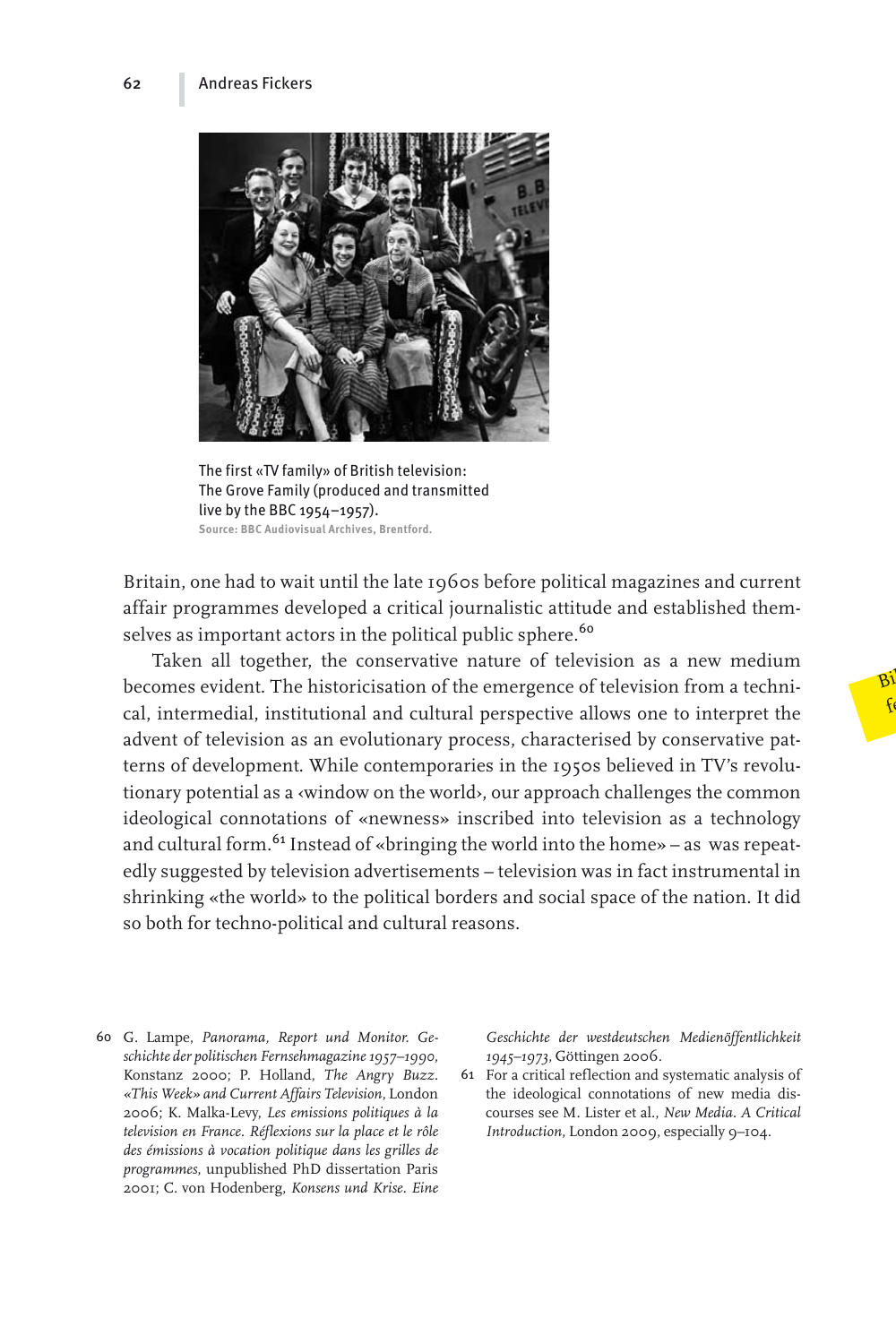## 5. A Global Time-out? Television in Search of the Nation

The popular press and the advertising industry celebrated the advent of television as the final realisation of an old dream of mankind: seeing into the distance. The German term for television, *Fernsehen*, literally refers to this act of seeing into the distance. From the 1870s on, terms like «seeing by electricity» or «distant electric vision» circulated in scientific and popular journals, and television seemed like yet another technical miracle to be realised in the very near future.<sup>62</sup> Despite the fact that it took more than 60 years to turn the vision of television into reality, the central metaphor of «window to the world» did not lose any of its appeal – at least when looking at the iconography of television advertisements in the 1950s.

As the first Philips advertisement from 1954 demonstrates, the slogan of the «window on the world» was not only used as a literary metaphor, but often as a central motive in the invention of a televisual iconography in advertising.<sup>63</sup> The screen turned into a magic mirror or translucent interface, inviting the viewer to become an «armchair Columbus» and to stand «face to face» with the world. The DuMont advertisement published in the magazine *The Billboard* in August 1944 stated: «You'll sail with television through vanishing horizons into exciting new worlds. You'll be an intimate of the great and near-great. You'll sit at speakers› tables at his-



Left: Philips television advertisement from 1954 using the metaphor of television as «window to the world» as artistic theme. The poster was developed by the Philips advertisement department in Eindhoven for the start of Eurovision in July 1954. **Source: Philips Company Archives, Eindhoven.** Right: «You'll be an armchair Columbus». DuMont television advertisment from 1944. **Source:** *The Billboard* **(19.08.1944), p. 9.**

- 62 D. Daniels, *Kunst als Sendung. Von der Telegrafie zum Internet*, München 2002, 76–90 and A. Duisters, «Het kijkglas. Negentiende-eeuwse fantasieën over televisie», in: *Tijdschrift voor Mediageschiedenis* 8 (2005) 1, 63–85.
- 63 S. Kosareff, *Window to the Future. The Golden Age*

*of Television Marketing and Advertisement*, San Francisco 2005. For the spread of the metaphor of the «window» in Germany see C. Damann, *Stimme aus dem Äther – Fenster zur Welt. Die Anfänge von Radio und Fernsehen in Deutschland*, Köln-Weimar-Wien 2005, 78–89.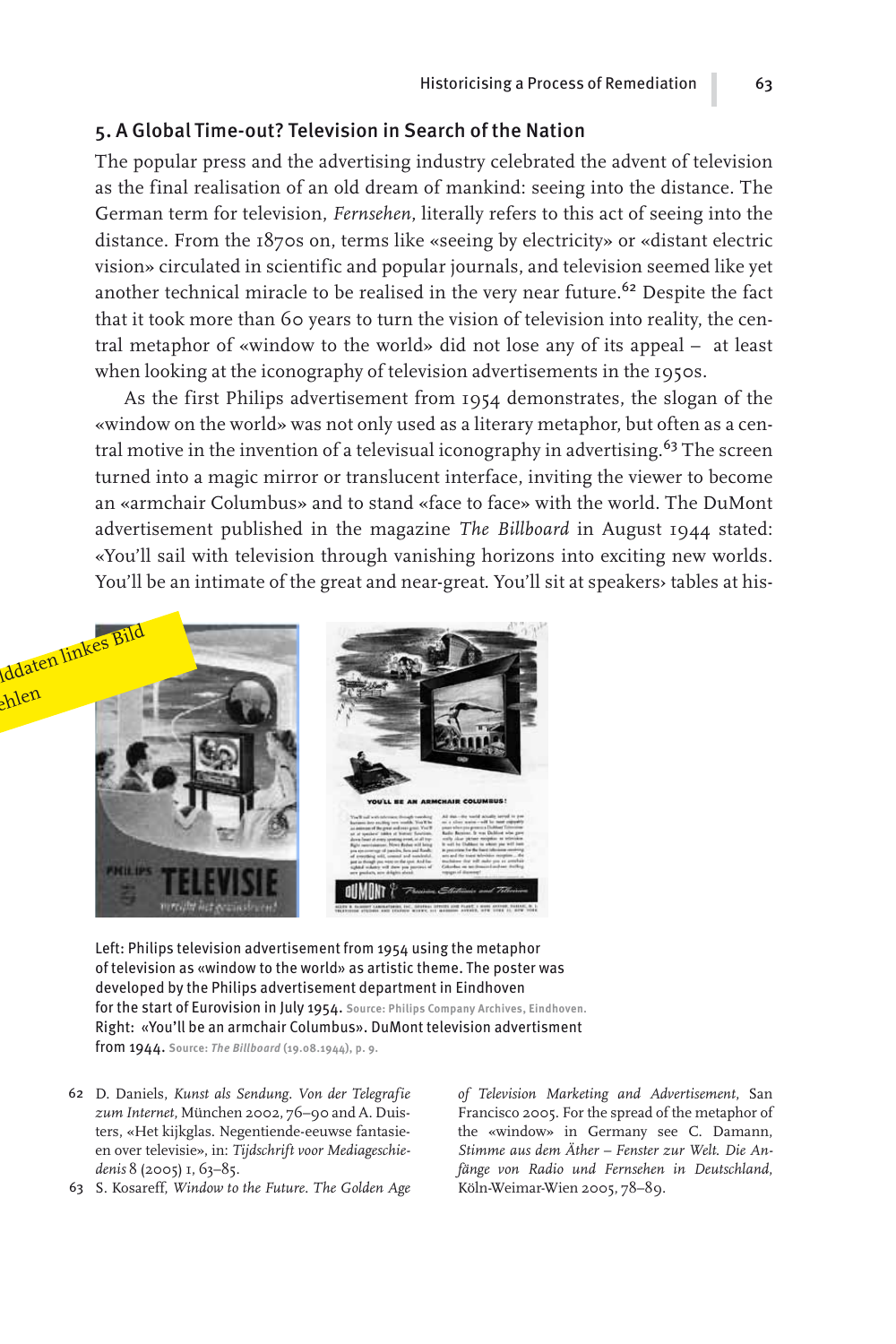toric functions, down front at every sporting event, at all top-flight entertainment. News flashes will bring you coverage of parades, fires and floods, of everything odd, unusual and wonderful, and bring them to you as though you were there […] All this – the world actually served to you on a silver screen – will be most enjoyably yours when you own a DuMont Television-Radio Receiver. […] the touchstone that will make you an armchair Columbus on the thousand-and-one thrilling voyages of discovery!»<sup>64</sup>

As a «medial duplication of the world» (Theodor W. Adorno), television seemed to offer a new and privileged entry into reality.<sup>65</sup> The visual aspect of television gave it – at least in the eyes of early television critics – a quality in the perception of reality that transcended the sense of medial participation offered by other media. It seemed to offer «more reality» than radio or the printed press.<sup>66</sup> This exaggeration of the newness and revolutionary potential of television is a recurrent topos in the long history of «new media». Public discourse surrounding the emergence of a new medium usually follows stable patterns, characterised by exaggerated hopes and fears about the impact of the newcomer on society and culture.<sup>67</sup> Television advertising reproduced many of the slogans originally developed for the promotion of radio broadcasting. During the 1920s, radio was presented as an «ear to the world», bringing the world into people's homes.<sup>68</sup> It came with the «fascination of availability», and promised simultaneity and the «opening of the home to the world».<sup>69</sup>



Screenshots of the BBC current affair programme »Panorama: The Weekly Window on the World«. **Source: BBC Audiovisual Archives, London.**

- 64 You'll be an armchair Columbus, DuMont advertisement published in *The Billboard*, 19.08.1944, 9.
- 65 T. Adorno, *Eingriffe. Neun kritische Modelle*, Frankfurt a. M. 1963, 69.
- 66 J. Sconce, *Haunted Media. Electronic Presence from Telegraphy to Television*, Durham-London 2000, 131.
- 67 W. Boddy, *New Media and Popular Imagination. Launching Radio, Television, and Digital Media in the United States*, Oxford 2004; L. Gitelman, *Al-*

*ways Aready New. Media, History, and the Data of Culture*, Cambridge–London 2006.

- 68 C. Lenk, *Die Erscheinung des Rundfunks. Einführung und Nutzung eines neuen Mediums 1923–1932*, Opladen 1997, 116.
- 69 K. Maase, «‹Jetzt kommt Dänemark›. Anmerkungen zum Gebrauchswert des frühen Rundfunks», in: E. Lersch / H. Schanze (eds.), *Die Idee des Radios. Von den Anfängen in Europa und den USA bis 1933*, Konstanz 2004, 60.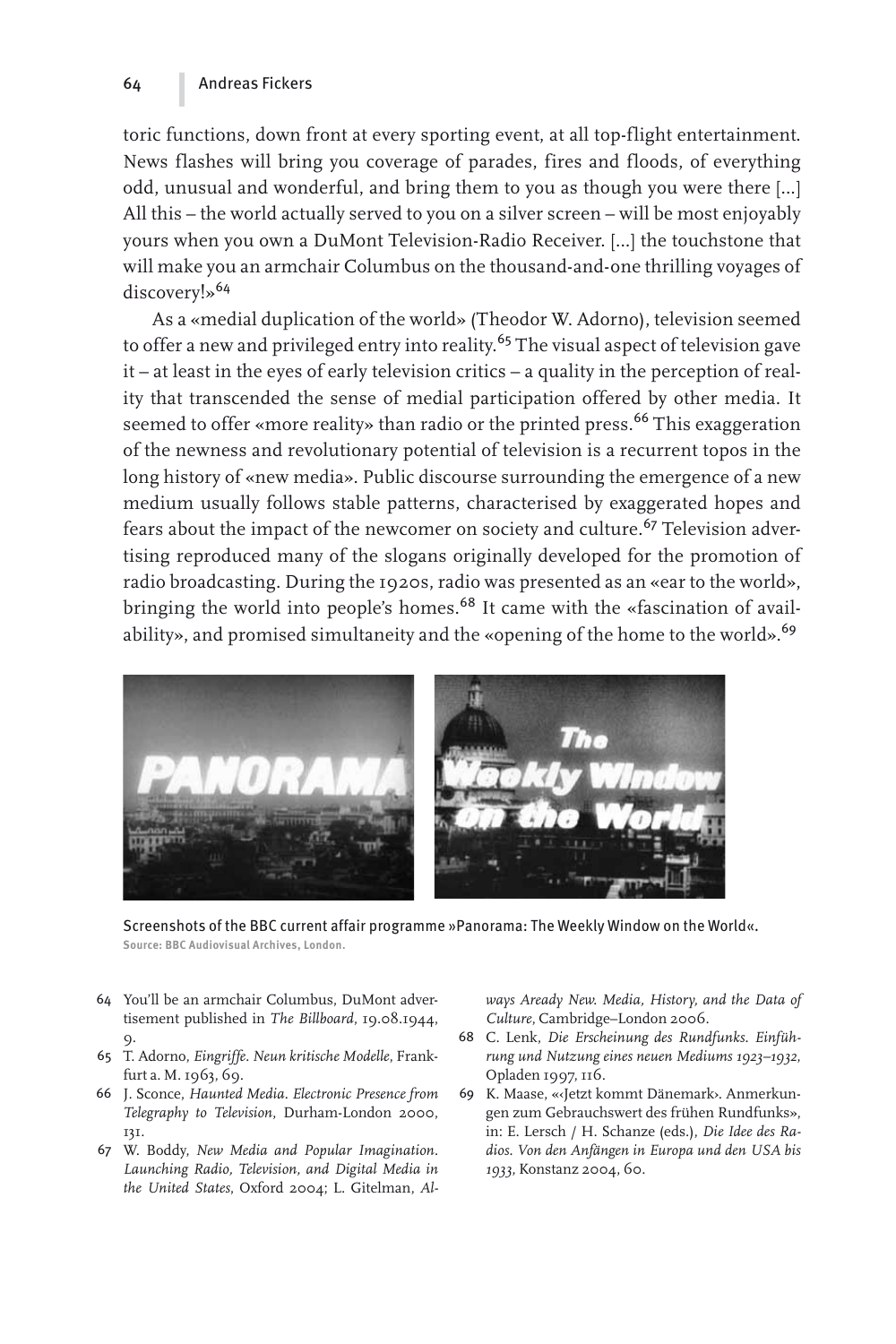In contrast to radio, early television never fulfilled the promise of being a window to the world. Instead of reaching out for the world, television was very much focused on the nation as the main addressee and object of televisual representation. From a media perspective, the long 1950s witnessed an interesting reshaping of the broadcasting sphere. While television gradually expanded its coverage from a local to a regional and finally a national dimension, radio broadcasting – because of the emergence and implementation of FM radio – developed from a transnational and national medium into a more regionally or locally structured one.<sup>70</sup> In fact, the «golden age» of television marks a phase of global time-out in broadcasting. Both the strict national borders of television infrastructure and the regionalisation of radio with the successful implementation of FM radio turned the transnational broadcast landscape of the interwar years into a rather closed national broadcasting space in the post-war years.<sup>71</sup> Sure, this structural change of the broadcast sphere occurred at different rates and with varying degrees of implementation. But a comparative topographical analysis of the coverage of the different broadcast media points to a structural change in the audiovisual mass media landscape in the 1950s and 1960s. Long and medium wave radio broadcasting had established a transnational communication space in Europe in the 1920s, and the introduction of short wave radio in the 1930s had made radio a truly global medium.72 But with the introduction of FM radio and television, broadcasting entered the era of very high (VHF, 30–300 MHz) and ultra-high frequencies (UHF,  $0.3 - 3$  GHz). As the spread of electromagnetic waves diminishes with increasing frequency, the propagation of both FM radio and television signals is much shorter than with AM (long, medium and short wave) radio signals. Without either a cable network or a dense network of so-called relay stations where the VHF or UHF signals are being received, amplified and retransmitted, nationwide coverage would not be possible.<sup>73</sup>

The main preoccupation of those bodies responsible for the transmission of television signals during the 1950s – mainly the national post and telecommunication authorities – was therefore to gradually expand the television signals› coverage of national territories. This was both a technical challenge and a strategic mission. Because of the limited spread of VHF and UHF frequencies, television signals

- 70 K. Dussel, «Vom Radio- zum Fernsehzeitalter. Medienumbrüche in sozialgeschichtlicher Perspektive», in: A. Schildt / D. Siegfried / K. C. Lammers (eds.), *Dynamische Zeiten. Die 1960er Jahre in den beiden deutschen Gesellschaften*, Hamburg 2000, 673–694.
- 71 C. Henrich-Franke, «Die Erfindung Nordrhein-Westfalens auf der Ultrakurzwelle – Transnationale technologische Entwicklungen und die Fragmentierung des Europäischen Rundfunkraums»,

in: *Geschichte im Westen* 1 (2010), 7–35.

- 72 For the transnational dimension of European sound broadcasting in the interwar years see S. Lommers*, Europe – On Air: Broadcasting Projects during the Interwar Years*, Amsterdam 2011 (forthcoming).
- 73 See A. Fickers, *Der «Transistor» als technisches und kulturelles Phänomen. Die Transistorisierung der deutschen Radio- und Fernsehindustrie 1955–1965*, Bassum 1998.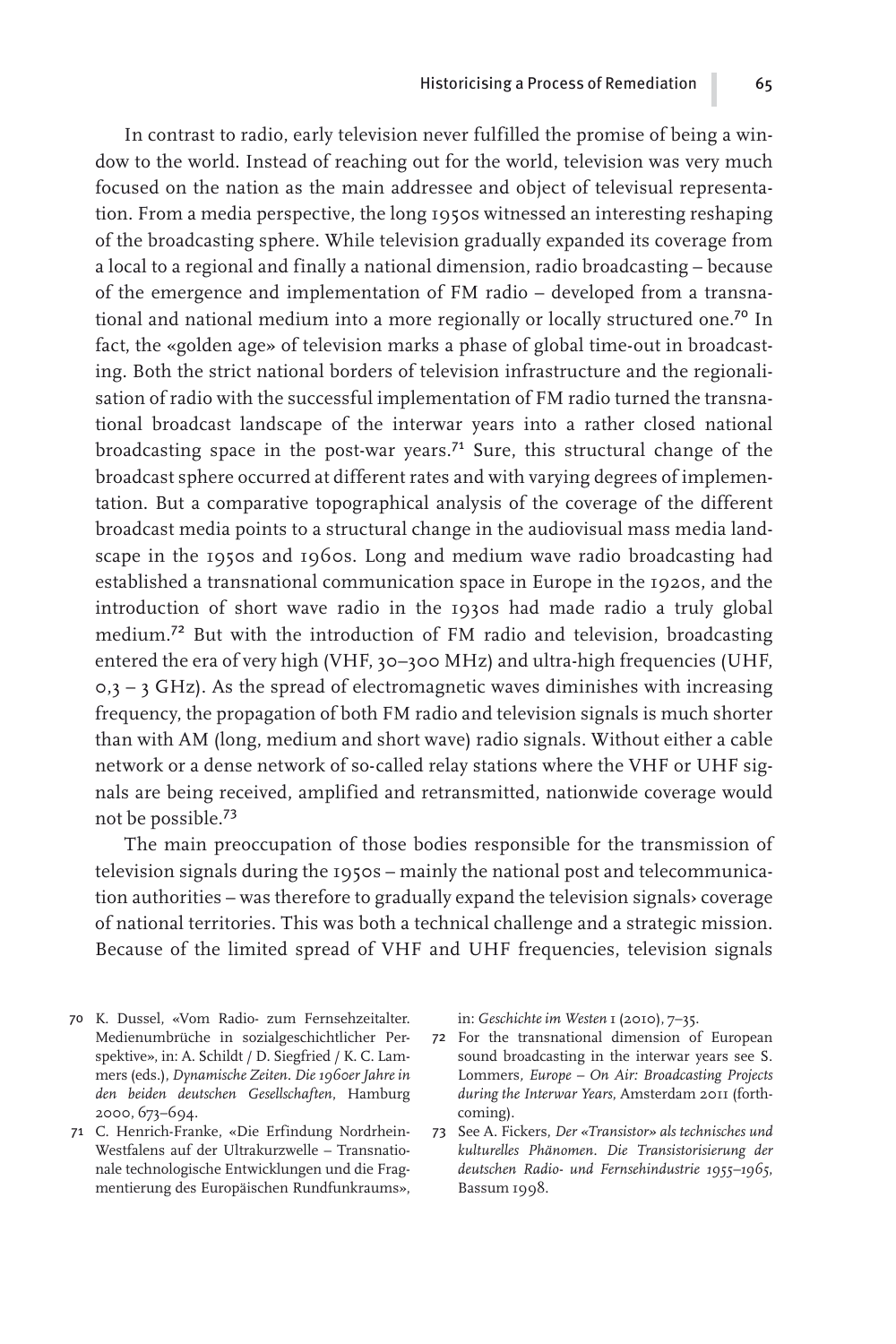could only be received in an average ambit of 80 km (depending on the geophysical nature of the landscape). In order to build up a national television network, a chain of strong regional transmitters and many relay stations were needed. As the example of Great Britain shows, the development of a nationwide television transmitter infrastructure was dependent on three factors: The budget of the Post & Telecommunication administration; the decision of whether to build the network on cable or based on radio links; and the establishment of a national broadcasting institution able to provide the programmes needed to boost the attraction of the new medium. The BBC pushed strongly for national coverage «at the earliest practicable moment»,<sup>74</sup> and the Television Advisory Committee (TAC) finally backed this position by recommending a stepwise expansion of the national television infrastructure. The goal of the TAC was to bring television to approximately 40 million viewers in 1954 (i.e., 80 per cent of the population).75 As the following map shows, a network of high power transmitter stations (marked as BBC transmitter stations) and radio repeater stations were to ensure national coverage through a combination of cable and radio links.

The fast development of a national television infrastructure was also of strategic interest for the radio industry. The technical experience provided by the establishment and operation of a network of television links would be «most valuable both in relation to the home service and as a selling point in the export of television apparatus», Sir Alan Barlow, second joint secretary of treasury suggested in 1946. Keeping Britain «in the forefront in development of television» and to «maintain our pre-war head over U.S.A. in television» would deliver «substantial export guarantees».76 The economic promises of television as a new industry provoked a techno-political battle between the major players in the European television landscape.77 Triggered by a «first mover» logic, or the notion that being first on the market would considerably enhance a country's chances of successfully disseminating and implementing a specific television system, all the major players in the European television industry and administration fiercely promoted their line standard for black and white television in Europe. While Britain advocated its pre-war standard of 405 lines, the French introduced a «high definition» standard (819 lines) in 1949. The influential Dutch radio manufacturer Philips promoted a 567line system, developed by the multinational as a European variant of the American 525–line system. Yet another alternative, 625–line system, originally developed by

74 «Proposals to extend the television service» / Note by the BBC for the Television Advisory Committee, 31.08.1949 (3 pages), in: National Archives, signature T 219 / 422.

<sup>75</sup> «Report on television expansion» (as finally approved and submitted to the Postmaster General) by the Television Advisory Committee, 21.09. 1949 (3 pages), in: National Archives, T 219 / 422.

<sup>76</sup> Note of Sir Alan Barlow to Mr. Harvey, London 30.04.1946 (4 pages), in: National Archives, signature: T 219 / 422.

<sup>77</sup> A. Fickers, *«Politique de la grandeur» versus «Made in Germany». Eine politische Kulturgeschichte der Technik am Beispiel der PAL-SECAM-Kontroverse*, München 2007, 65–100.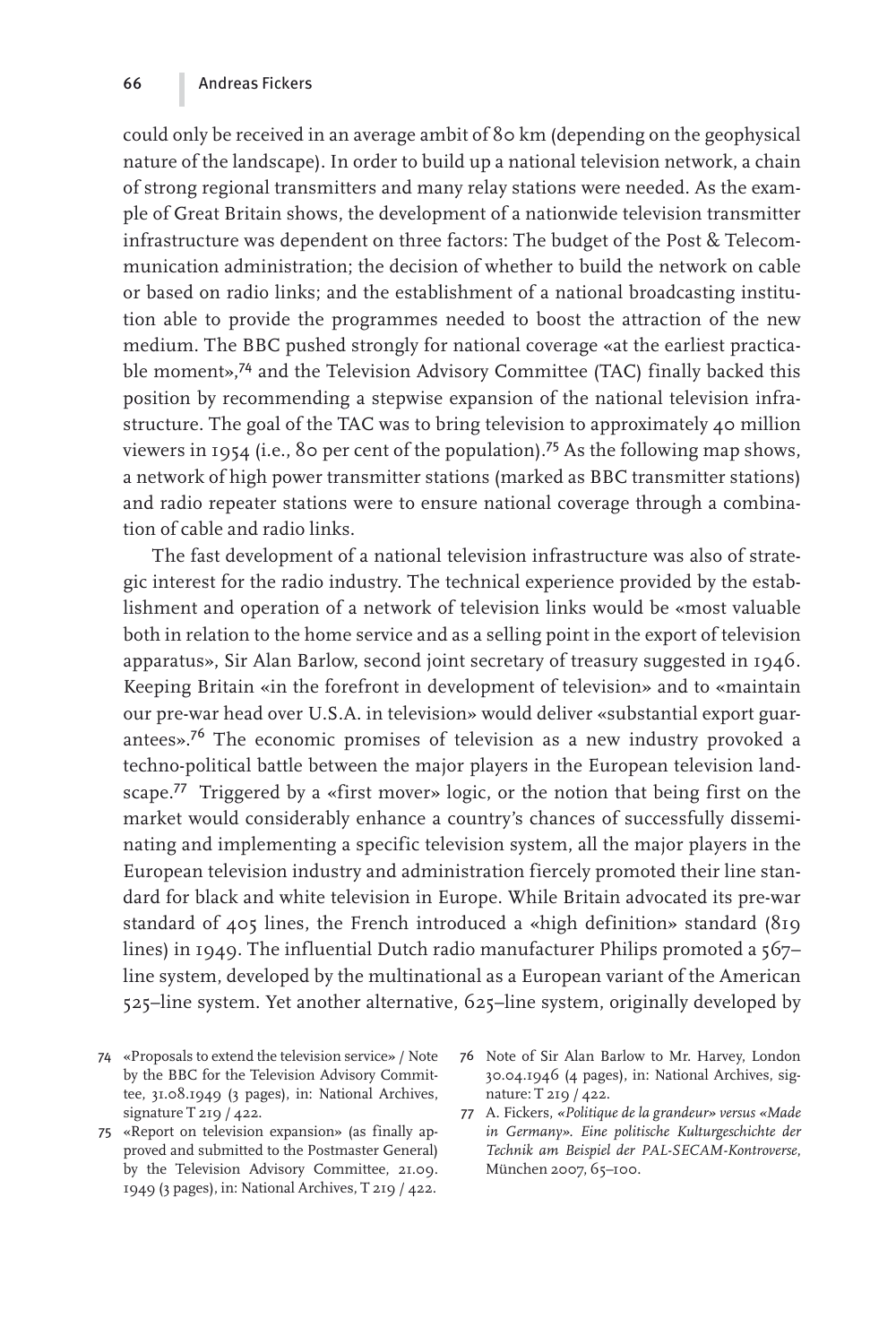Russian television engineers, was backed by West Germany and Switzerland. The result of this techno-nationalist struggle for television standards was a technically fragmented European television landscape. The different line standards seriously complicated the transnational radiance of television programmes and the use of equipment, which presented an obstacle to the ambitions of early Eurovision enthusiasts 78

The post-war line standard debate must be interpreted as a techno-political conflict of technical, symbolic and economic importance. Because of the network structure of television as a large technical system, the definition of a line standard directly impacted the technical parameters and characteristics of the production, transmission and reception technologies of television. Fuelled by techno-nationalist reasoning, all the major players in the field of television technology promoted their standard with a strange mixture of protectionist (securing the home market) and expansionist (exporting domestic technology) arguments. This shows how economic, industrial, political and even cultural norms and values are inscribed into the apparently neutral characteristics of a technical standard.79 This technopolitical instrumentalisation of early television technology complicated the development of a transnational European television infrastructure and catalysed the renationalisation of the European broadcasting sphere in the 1950s. Technonationalism paired with protectionist industrial policies therefore constituted a serious setback for ambitions to make television an instrument of transnational or global communication.<sup>80</sup>

### 6. The Nation On and Behind the Screens of Television

The question remains as to why television was perceived as a technology that transcended boundaries on a global level while in fact presenting a very national view of the world. What made television attractive if one looks beyond the rhetoric of advertisements? One important reason for the popularity of television was its promise to function as a mode of political address and communication. Based on the experience with radio broadcasting, all European governments recognised the potential of television to serve as a means of political communication and propaganda. Opening ceremonies and anniversaries of television services, or the yearly radio and television fairs were often used to spread ideas about the role and func-

- 78 A. Fickers / S. Lommers, «Eventing Europe. Broadcasting and the Mediated Performances of Europe», in: A. Badenoch / A. Fickers (eds.), *Materializing Europe. Transnational Infrastructures and the Project of Europe*, Basingstoke 2010, 225–251.
- 79 M. Akrich, «The De–Scription of Technical Objects», in: W. Bijker / J. Law (eds.), *Shaping Technology / Building Society. Studies in Sociotechnical Change*, Cambridge 1994, 205–224.

80 A. Fickers, «National Barriers for an Imag(e)ined European Community: The Technopolitical Frames of Post-war Television Development in Europe», in: L. Hojbjerg / H. Sondergaard (eds.), *European Film and Media Culture*, Copenhagen 2005, 15–36.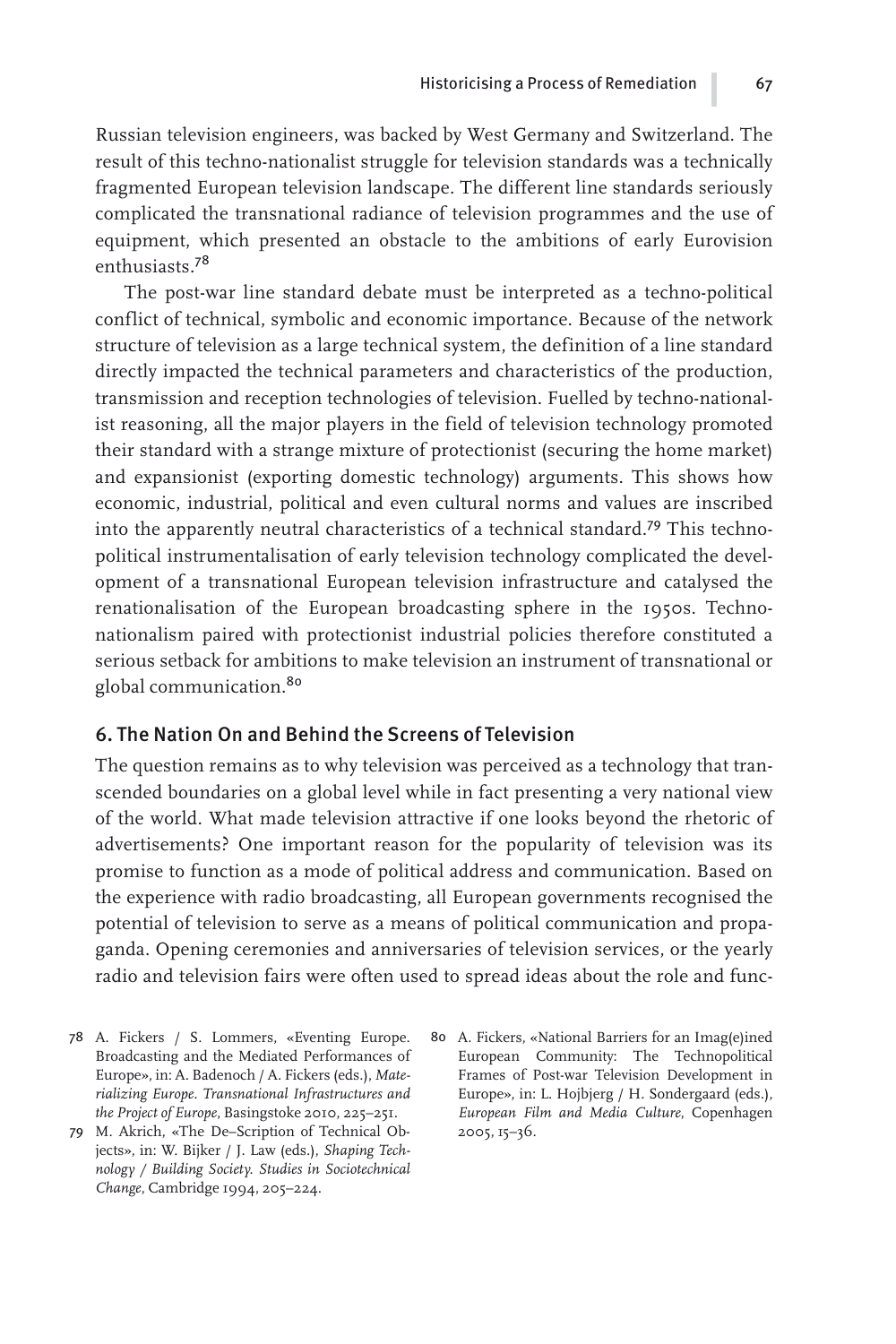

The fragmented European tv landscape of different line-standards in black & white television.

**Source: H. Rindfleisch, Der gegenwärtige Ausbau des Fernsehrundfunks im In- und Ausland, in:**  *Rundfunktechnische Mitteilungen* **3 (1959), 220.**

tion of television in society. At the Düsseldorf Radio Fair in August 1953, the director of the NWDR (the North-West German Broadcasting Organisation), Adolf Grimme, declared that television had to be interpreted as the «electronic agora», the return of direct democracy in the age of mass media.<sup>81</sup> His French homologue Gabriel Delaunay, director of the RTF (Radio Télédiffusion Française), published an article entitled «La radio-télévision: puissance politique», in which he compared the role of television with the ancient function of the forum. According to Delaunay, the television was now the new electronic forum that had to find its entrance into every home.<sup>82</sup> French television indeed created a new link between ordinary people and the president; it coined a «national language» and became a catalyst for communion and for the shaping of national sentiments.<sup>83</sup>

This is certainly true for other countries, although the French example is especially interesting as it highlights the tensions between the democratic potential of the medium on the one side and the danger of political instrumentalisation on the other. While television had a rather cumbersome start under the Fourth Republic,

<sup>81</sup> M. Elsner / T. Müller / P. Spangenberg, «Zur Entstehung des Dispositivs Fernsehen in der Bundesrepublik Deutschland der fünfziger Jahre», in: K. Hickethier (eds.), *Geschichte des Fernsehens in der Bundesrepublik Deutschland*, vol. 1: *Institution, Technik und Programm* München 1993, 43.

<sup>82</sup> E. Cohen, «Télévision, pouvoir et citoyenneté», in: Lévy, *La télévision*, Paris 1999, 26.

<sup>83</sup> Ibid., 32.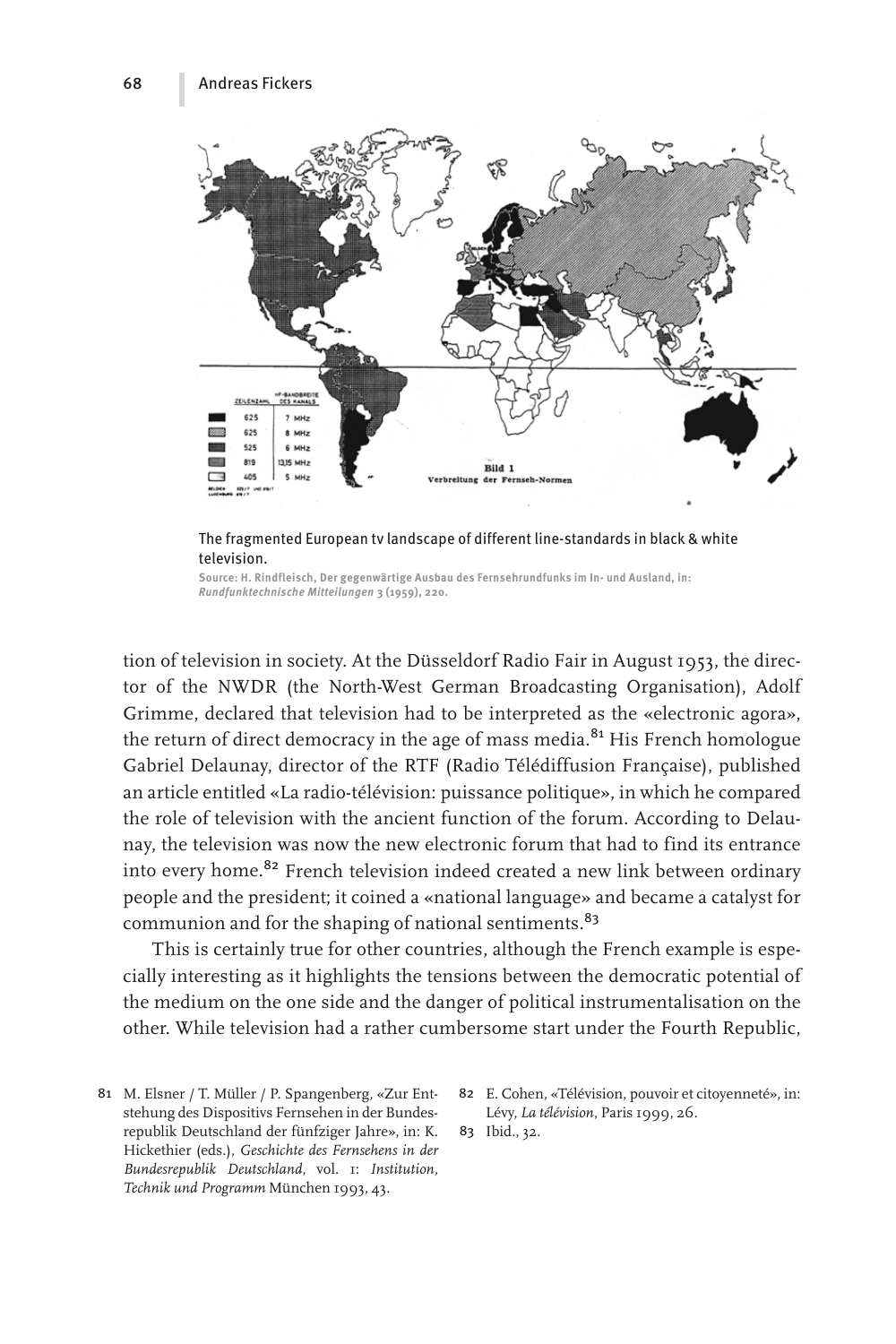the rise of General de Gaulle as president in 1958 gave impetus to the development of television in France. De Gaulle himself was acutely aware of the political power of television. During the first two years of his presidency, he delivered no fewer than 32 televisual addresses to the nation and thereby managed to mutate from an already legendary «radio preacher» into a no less impressive «television priest». As he wrote in his memoirs, it was by means of sound and vision that he felt himself closely connected to the nation.<sup>84</sup> Probably more than any other European politician of his time, de Gaulle recognised the importance of television as a political tool and powerful instrument of social and cultural education. In a private conversation with his Minister of Information, Alain Peyrefitte, de Gaulle confessed: «Who holds television holds the nation.» $85$ 

A fine example of the public celebration of the national importance of radio and television in France under de Gaulle is the inauguration of the Radio Télédiffusion Française's (RTF) new building on 14 December 1963. Here, Alain Peyrefitte and de Gaulle addressed the participating honoraries of the French political and cultural elite, and stressed the significance of radio and television as tools for the formation and representation of the grand French nation. Peyrefitte compared the advent of radio and television to the arrival of book printing, and praised the building's modern architecture as a symbol of the «civilisation of sound and image». But this civilisation needed to be closely controlled and observed.<sup>86</sup> For Peyrefitte – whose critics accused him of being the first censor in the country – radio and television was first of all «une affaire d'État – au sens le plus noble du terme». Like Peyrefitte, de Gaulle aligned television with the other great inventions in communication – from literature, drawing, theatre, print, photography and cinema to radio, and stressed the enormous responsibility of those operating with these instruments of «collective intelligence». For de Gaulle, there was a national responsibility in the use of television as the RTF «breeds our spirit, expresses itself in our language, holds our technology, evokes people and things of our country and fulfills a unique role of national representation». De Gaulle concluded his speech by emphasising the double role of broadcasting as a mirror of the nation and a projection of French identity onto the outside world.<sup>87</sup>

This political interpretation of television as a means of national identity formation was a characteristic pattern in the television discourses of the 1950s. Even the

84 «Par le son et par l'image, je suis proche de la nation». C. de Gaulle, *Mémoires d'espoir*, vol. 1: *Le renouveau*, Paris 1970, 301.

governmental censorship authority. For details of the organisational structure and functioning of this service, see A. Vassallo, *La télévision sous de Gaulle. Le contrôle gouvernmental de l'information (1958–1969)*, Bruxelles 2005.

87 A recording of the opening ceremony can be seen at the website of the Institut National de l'Audiovisuel (INA). See www.ina.fr (translation by the author).

<sup>85</sup> Cited in A. Peyrefitte, *C'était de Gaulle*, vol. 2, Paris 1994, 525.

<sup>86</sup> Only a few months before the inauguration of the «Maison de la Radio», July 1963, Peyrefitte had installed the «Service de Liaison Interministérielle de l'Information» (SLII), which acted as a severe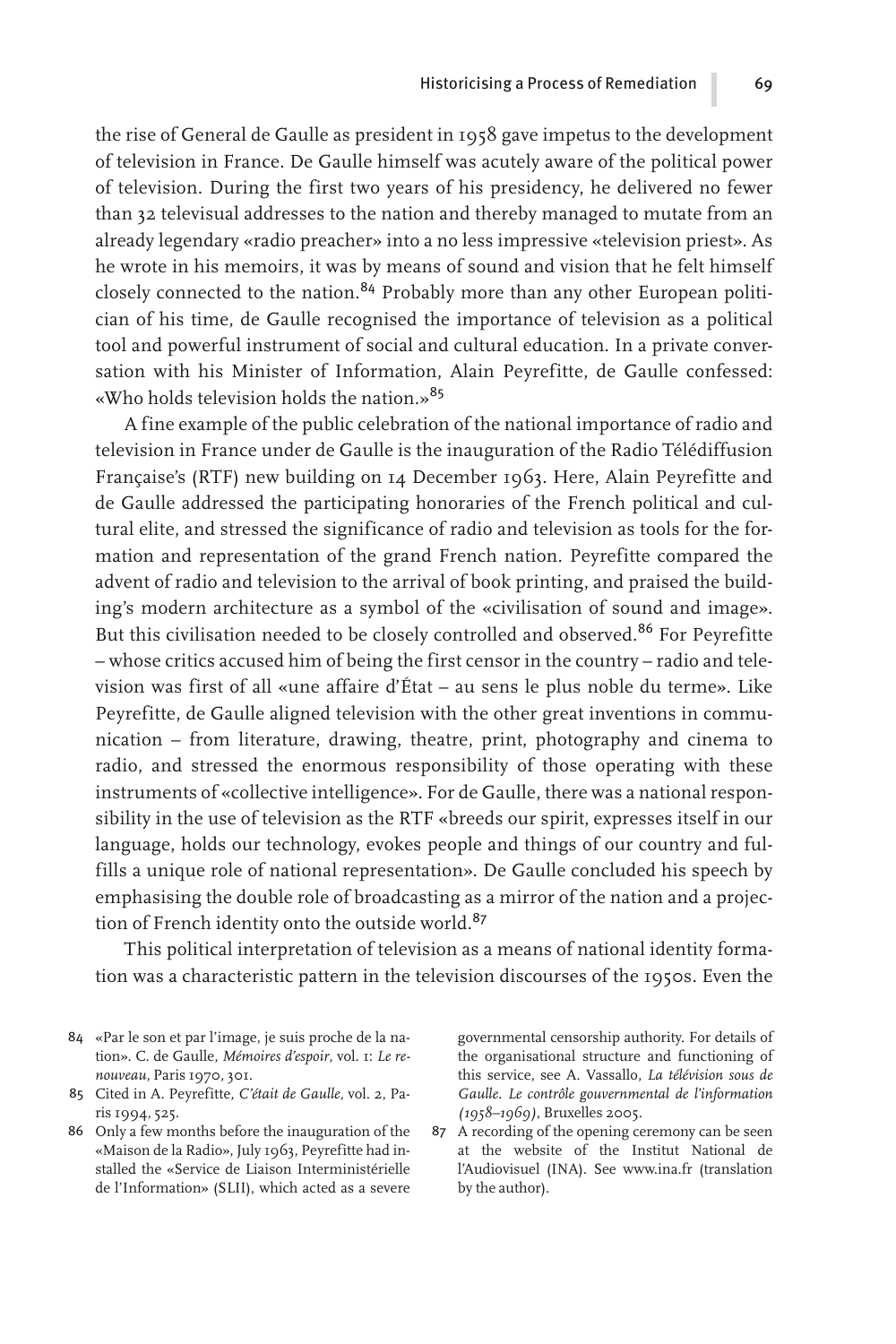

Top: The new radio and television centre of the Radio Télédiffusion Française (RTF), inaugurated by the French President Charles de Gaulle (Bottom) on the 14th of December 1963. **Source: EBU Archives, Geneva.** 

BBC, usually credited for its «objective» and unagitated style, said its prime mission was to serve the nation – that is, the United Kingdom and the Commonwealth.<sup>88</sup> When the Television Act of 1954 set out to establish a commercial television service in Britain, the BBC tried to defend its «special position» by referring to the national duty of its service. «In times of stress», it said in a long position paper of January 1955, «it is not the regional interests which matter, but the national interest as a whole, and in that respect the great strength of British Broadcasting

<sup>88</sup> G. Goldie, *Facing the Nation: Television and Politics 1936–1976*, London 1977.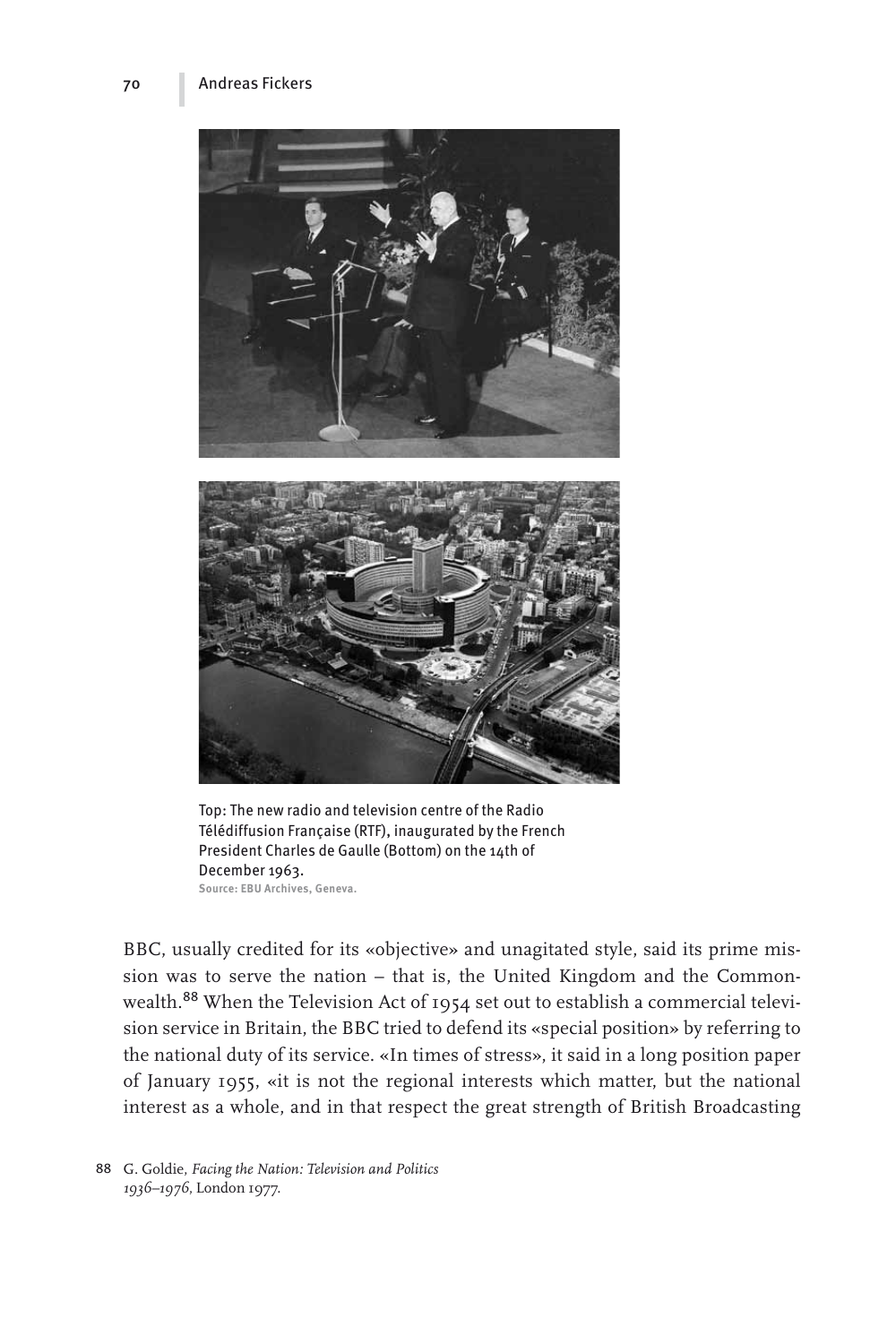has lain in the standing of the BBC as a national institution, with the power to unite, through broadcasting, the whole people».<sup>89</sup> In March 1958, the director general of the BBC summarized the mission of the BBC as follows: «We must do a national job. […] We must be serious without being stuffy […] We must faithfully reflect the greatness of our nation. […] We shall do our best to make the next twenty-one years in Television adventurous and exciting, and to make our service something of real value to the nation.»<sup>90</sup>

Only the complex interplay between technological infrastructures,  $91$  institutional arrangements and cultural ambitions made national coverage and address possible. The creation of umbrella organisations such as the *Arbeitsgemeinschaft der öffentlich-rechtlichen Rundfunkanstalten der Bundesrepublik Deutschland* (ARD) in Germany in 1950 or the *Nationale Televisie Stichting* (NTS) in the Netherlands in 1951, responsible for the organisation and scheduling of a national television programme, was a crucial prerequisite for the construction of a national audience. In both countries, the collaborative realisation of a national programme by independent broadcast institutions – not least because of the financial limitations of these regional or pillarised organisations and the huge costs of television productions – promoted the integration of a fragmented television landscape. In Germany, the ARD started its first common programme in November 1954 and called it «Deutsches Fernsehen» (German Television). After the launch of ZDF (Zweites Deutsches Fernsehen) in 1963, the ARD was renamed «Erstes Deutsches Fernsehen».<sup>92</sup> As this example shows, the names of the collaborative programmes suggest their national reach and representation. In the Netherlands, this «forced» collaboration between the ideologically competing broadcasting organisations is said to have been an important catalyst in the process of «de-pillarisation» of Dutch society.<sup>93</sup>

Finally, the nationalisation of television was not only shaped by technological infrastructures and institutional arrangements, but also by the televised content itself. During the long 1950s, the television screen became the preferred platform for the staging of the nation. Television staples such as the evening news or programmes for children grew into important focal points in people's private lives and became synchronising pulse-generators of social life. Family series for the domestic audience served as public forums for the negotiation of a nation's moral stan-

- 89 The B.B.C., position paper by the BBC, January 1955, 7 pages (here 2), in: National Archives: T 219 / 422.
- 90 Script of a talk by Sir Ian Jacob on BBC Television and Commercial Competition, 26.03.1958, in: BBC Written Archives, Caversham, signature T36/31/2.
- 91 On the importance of infrastructures for the national integration of a country, see H. Knippen-

berg / B. de Pater, *De eenwording van Nederland: schaalvergroting en integratie suids 1800*, Nijmegen 1988.

- 92 Hicketier, *Geschichte des deutschen Fernsehens*, 126–133.
- 93 R. Koole, «Hijgende vragen, vlotte babbels. De symbiose van politiek en media», in: J. Bardoel et al. (eds.), *Journalistieke Cultuur in Nederland*, Amsterdam 2005, 101–114.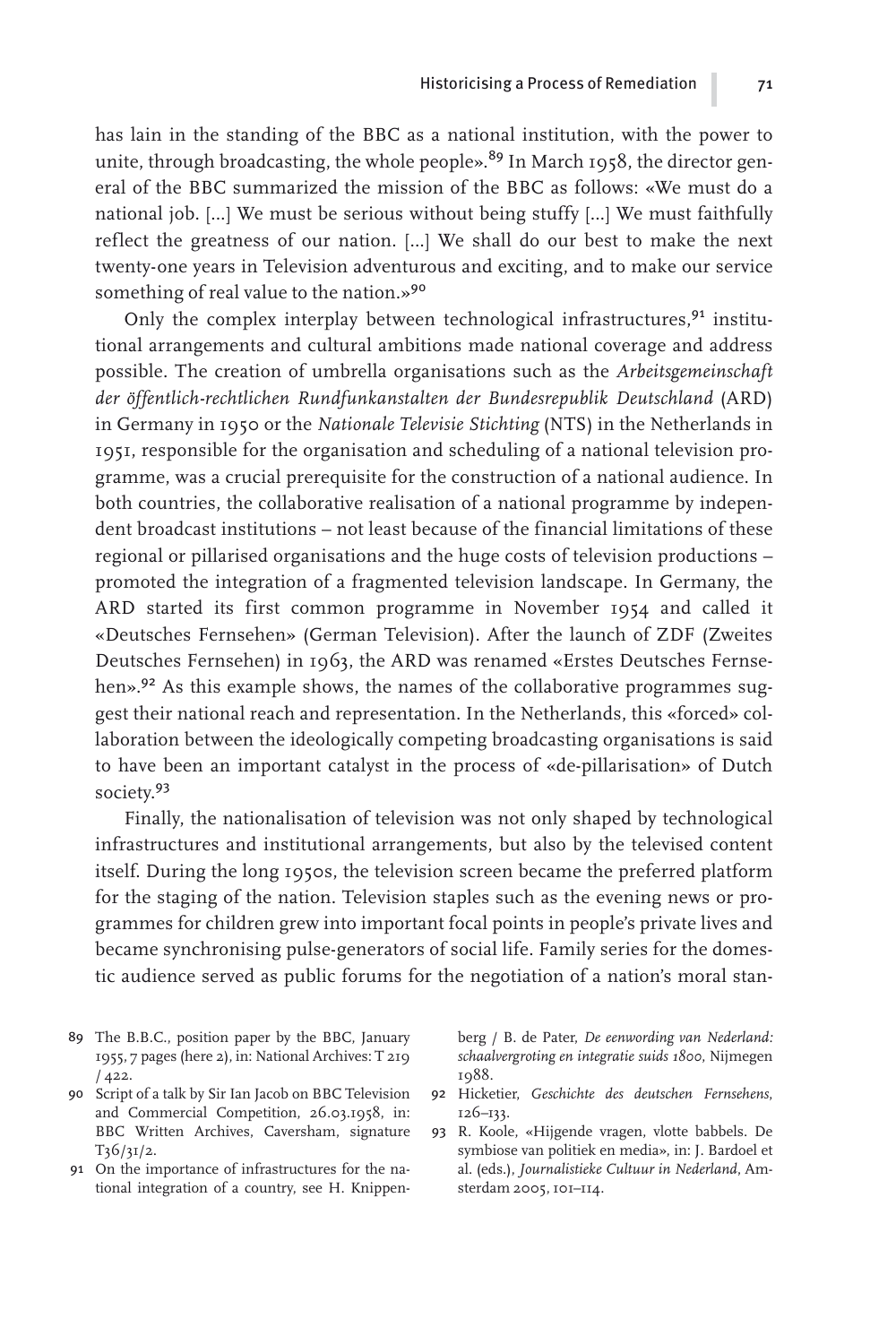dards, and entertainment formats – such as quiz shows or variety shows – allowed for interaction between the viewers at home and the «imagined community» of the general audience.94 Last but not least, history programmes on television became one of the most popular vehicles for the (re)invention of the nation.<sup>95</sup> Both behind and on the screen, television acted as an important propagator of behavioural norms, social standards and political opinions. It is this intimate relationship between television and the project of nation building that seriously complicated or even prevented the development of a transnational televisual space in the long 1950s and beyond.

#### 7. Conclusion

The aim of this article was to demonstrate the ambivalent status of television as an emerging medium, a status that was characterised by a constant tension between the potential of television to become a «window to the world» and its use as a tool to serve national interests, and by a tension between its status as a «parasitic medium» and its creative potential as a new form of artistic expression.<sup>96</sup> Even before people could experience the new medium as a reality of daily life, a technopolitical struggle for line standards had transformed the European television landscape into a highly fragmented space. The hope that television would bring the world into the home by means of transborder reception and transnational programme exchange was – from very early on – frustrated by protectionist industrial strategies. Political ambitions turned the medium into a privileged agent of national socialisation and – at least in some cases – governmental instrumentalisation. When compared to the truly transnational nature of radio broadcasting (at least before the crowding out of middle and short wave radio by the regional implementation of FM radio in the 1970s), television – both in its infrastructural, institutional and cultural manifestations – heralded a phase of renationalisation of the broadcasting space. Somewhat provocatively, one could describe this phase – which lasted until the breakthrough of commercial and satellite television in the late 1980s – as a global time-out in the history of European broadcasting.<sup>97</sup>

- 94 There is a huge body of literature on television as a catalyst of national identity formation. For a sophisticated theoretical reflection on the topic, see J. Thompson, *The Media and Modernity. A Social Theory of the Media*, Cambridge 1995.
- 95 E. Bell / A. Gray (eds.), *Television History. Mediating the Past in Postwar Europe*, Basingstoke 2010; R. Dillon, *History on British Television: Constructing Nation, Nationality and Collective Memory*, Manchester 2010; J. Keilbach, «Geschichte im Fernsehen», in: S. Horn / M. Sauer (eds.), *Geschichte und Öffentlichkeit. Orte – Medien – Institutionen*, Göttingen 2009, 153–150; I. Veyrat-Mas-

son, *Quand la télévision explore le temps: l'histoire au petit écran, 1953–2000*, Paris 2000; S. Reijnders, «Holland on Television: Celebrating the Nation on Television», in: *Journal of European Ethnology*  36 (2006), 45–57.

96 L. Gorman / D. McLean, *Media and Society in the Twentieth Century. A Historical Introduction*, Malden 2003, 127.

97 See J. Chalaby, «The Quiet Invention of a New Medium: Twenty Years of Transnational Television in Europe», in: J. Chalaby (ed.), *Transnational Television Worldwide. Towards a New Media Order*, London 2005, 43–65.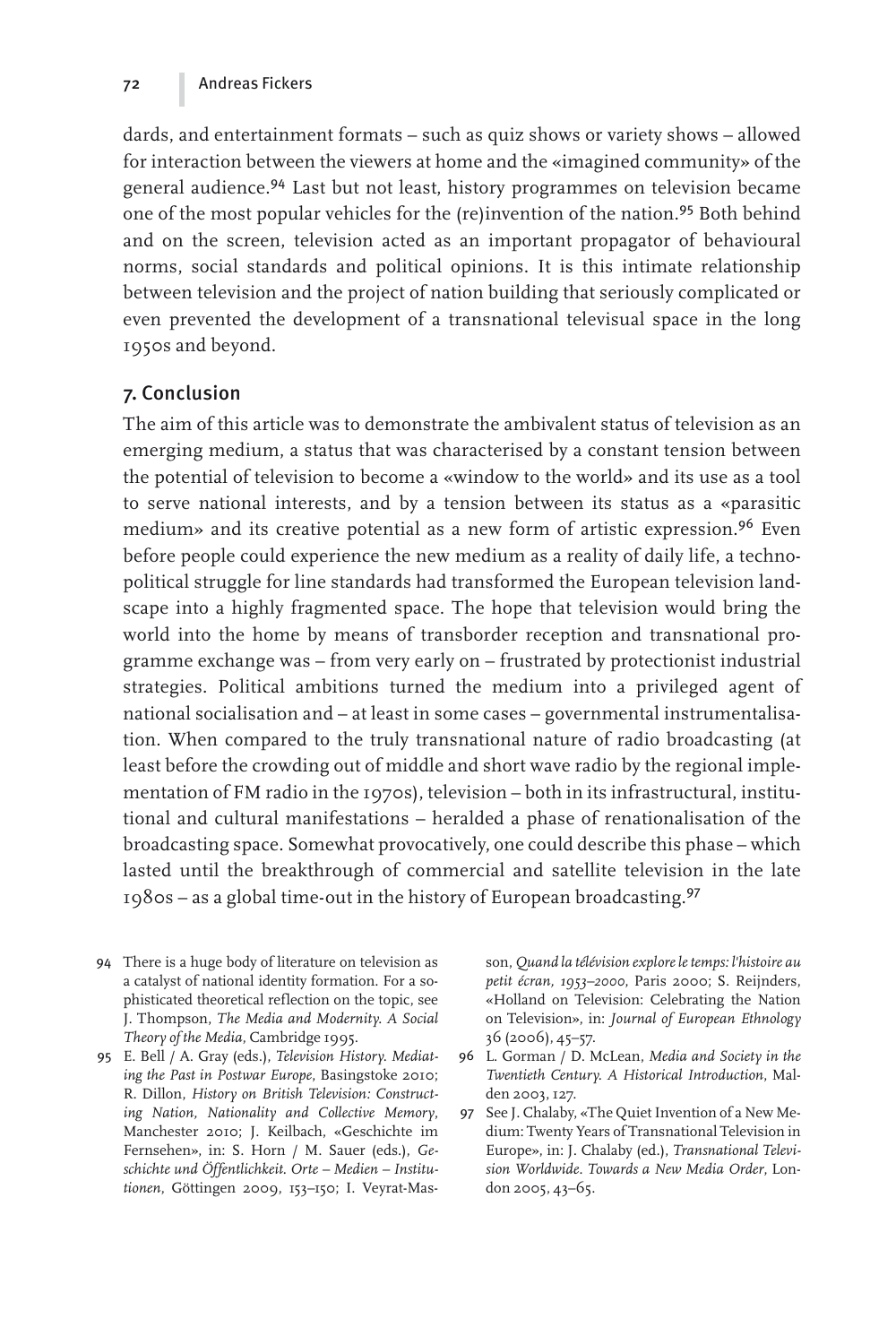With its strong emphasis on the nation, the home and the family, television played an important role during the moral and material recovery of the European continent after the Second World War: it functioned as a catalyst in the process of renationalisation of the post-war broadcasting landscape. Surprisingly, it was the written-off medium of radio that became the central agent of cultural modernisation in both Western and Eastern Europe during the 1950s and 1960s. In terms of programming (the advent of the format radio), technology (FM) and usage (mobility thanks to the transistor radio), radio successfully reinvented its medial identity and became the vehicle of a new youth and consumer culture.<sup>98</sup> Together with popular magazines, the disc record and the cinema, radio acted as a powerful mediator in the transfer of political and cultural norms and values not only between America and Western Europe, but also across the Iron Curtain.<sup>99</sup>

To conclude, the intermedial and comparative approach to media history advocated here aims at deconstructing the early *dispositif* of television, stressing its manifold material interdependencies, structural relationships and cultural or aesthetic affinities with other media. In historicising this process of remediation, two central characteristics became evident: the conservative nature of this evolutionary process in terms of innovation patterns, and the strong nationalistic bent of television as an infrastructure, public service and cultural form. The highly symbolic meaning of television as an apparently «revolutionary» technology and agent of cultural modernisation made television an object used for national staging – from technical standards to political rhetoric. The transnational or global potential of television, although repeatedly used in advertising campaigns by the television industry and as a stable metaphor in early television discourse, was the most prominent victim of this renationalisation of the European broadcasting space. Instead of fulfilling the promise of opening a «window to the world», television – both in its coverage and content – was actually a key player in the «rescue of the nation state» in post-war Europe.

98 R. Chapman, *Selling the Sixties. The Pirates and Pop-Music Radio*, London 1992; A.-M. Sohn, *Âge tendre et tête de bois: histoire des jeunes des années 1960*, Paris 2001; D. Siegfried, *Time is on my side: Konsum und Politik in der westdeutschen Jugendkultur der 60er Jahre*, Göttingen 2008; K. Dussel, «Deutsches Radio, deutsche Kultur-Hörfunkprogramme als Indikatoren kulturellen Wandels», in: *Archiv für Sozialgeschichte* 41 (2001), 119–144; H. Kleijer / G. Tillekens, «Afgestemd op gezelligheid. De trage aanpassing van de radio aan de

jeugdcultuur in de jaren vijftig», in: Luykx / Slot, *Een stille revolutie?,* 191–210.

99 D. Siegfried, «‹Underground›: Counter-Culture and the Record Industry in the 1960s», in: Führer / Ross , *Mass Media*, 44–60; T. Mattelart, *Le cheval de troie audiovisuel. Le rideau de fer à l'épreuve des radios et télévisions transfrontières*, Grenoble 1995; R. Johnson / E. Parta (eds.), *Cold War Broadcasting. Impact on the Soviet Union and Eastern Europe. A Collection of Studies and Documents*, Budapest 2010.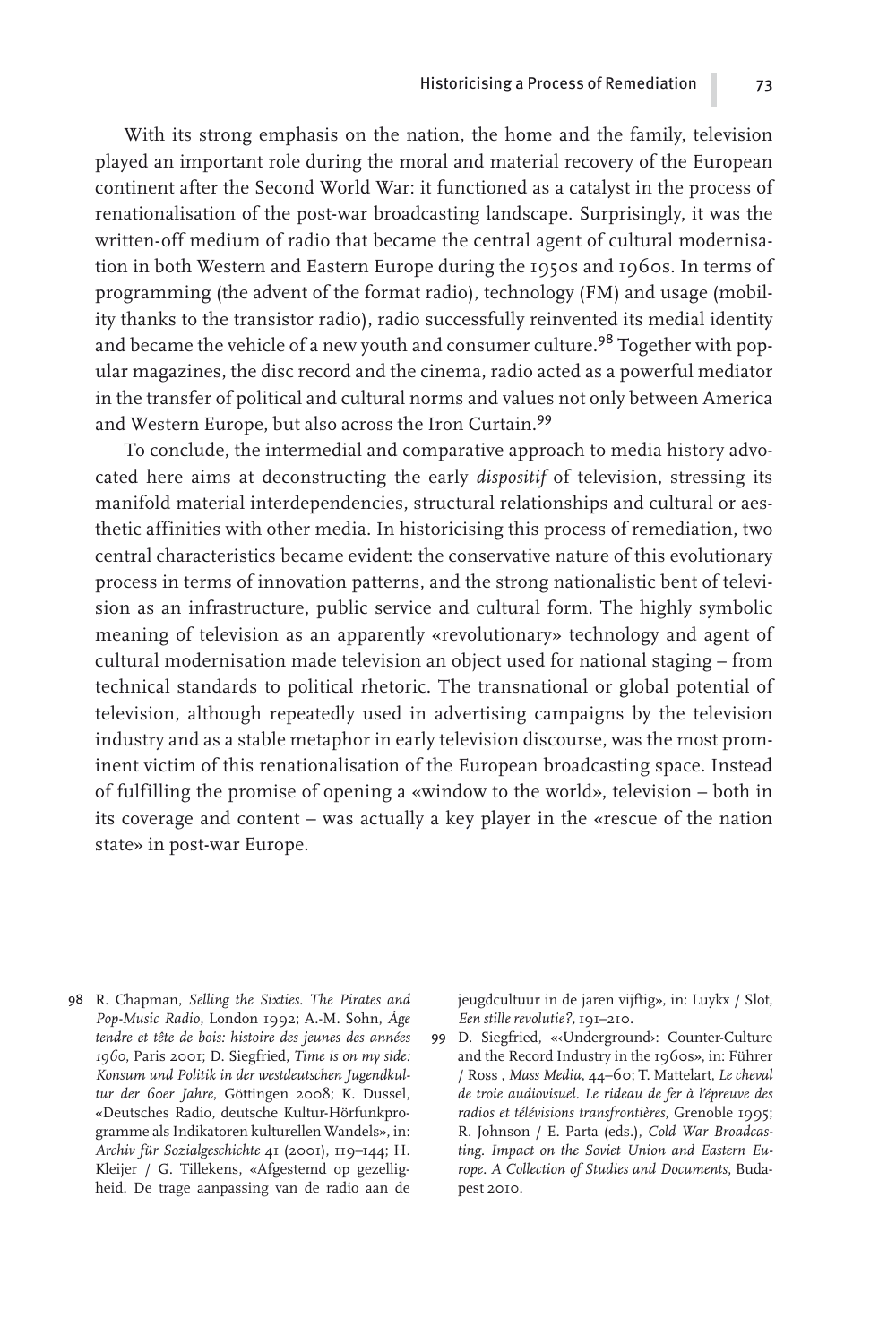#### 74 Andreas Fickers

#### **ARSTRACTS**

# The Emergence of Television as a Conservative Media Revolution: Historicising a Process of Remediation in the Post-war Western European Mass Media Ensemble

This article claims that the emergence of television in the 1950s must be interpreted as a conservative media revolution. It aims at revisiting some of the popular narratives about the emergence of television as a revolutionary moment in media history and questions the newness of television in the European mass media ensemble. Focusing on a set of privileged sites of negotiation where the tensions between the conservative and modernising agencies of the medium became most visible or explicit, the article emphasizes the ambiguous and contested nature of television as a new medium. Finally, the author pleas for an integral approach to media history that studies the intermedial relationships and interdependencies between television and other mass media.

## Das Aufkommen des Fernsehens als konservative Medienrevolution: Historisierung eines Prozesses von *Remediation*  im westeuropäischen massenmedialen Ensemble der Nachkriegszeit

Das Aufkommen des Fernsehens in den 1950er Jahren muss – so die These dieses Artikels – als konservative Medienrevolution interpretiert werden. Dabei sollen einige der verbreiteten Erzählungen wie das Aufkommen des Fernsehens als revolutionäres Ereignis der Mediengeschichte bzw. die Neuartigkeit des Fernsehens im europäischen massenmedialen Ensemble hinterfragt und überdacht werden. Indem sich der Artikel auf eine Reihe von Verhandlungsorten konzentriert, anhand der sich die Spannungen zwischen konservativen und modernisierenden Kräften des Mediums besonders gut erkennen lassen, betont er den ambivalenten und umstrittenen Charakter des Fernsehens als neues Medium. Zum Schluss entwirft der Autor einen integrierenden mediengeschichtlichen Ansatz, der sowohl die intermedialen Beziehungen als auch die Wechselwirkungen zwischen dem Fernsehen und anderen Massenmedien berücksichtigt.

## L'émergence de la télévision en tant que révolution médiatique conservatrice: L'historicisation d'un processus de *remediation* dans l'ensemble ouest-européen des médias de masse de l'après-guerre

L'émergence de la télévision dans les années 1950 doit, telle est l'hypothèse de l'article, être interprétée en tant que révolution médiatique conservatrice. L'objectif est de revisiter les récits populaires faisant de l'émergence de la télévision un instant révolutionnaire de l'histoire des médias tout en s'interrogeant sur la nouveauté de la télévision dans l'ensemble des médias de masse en Europe. En se concentrant sur une série de lieux de négociations rendant les tensions entre les